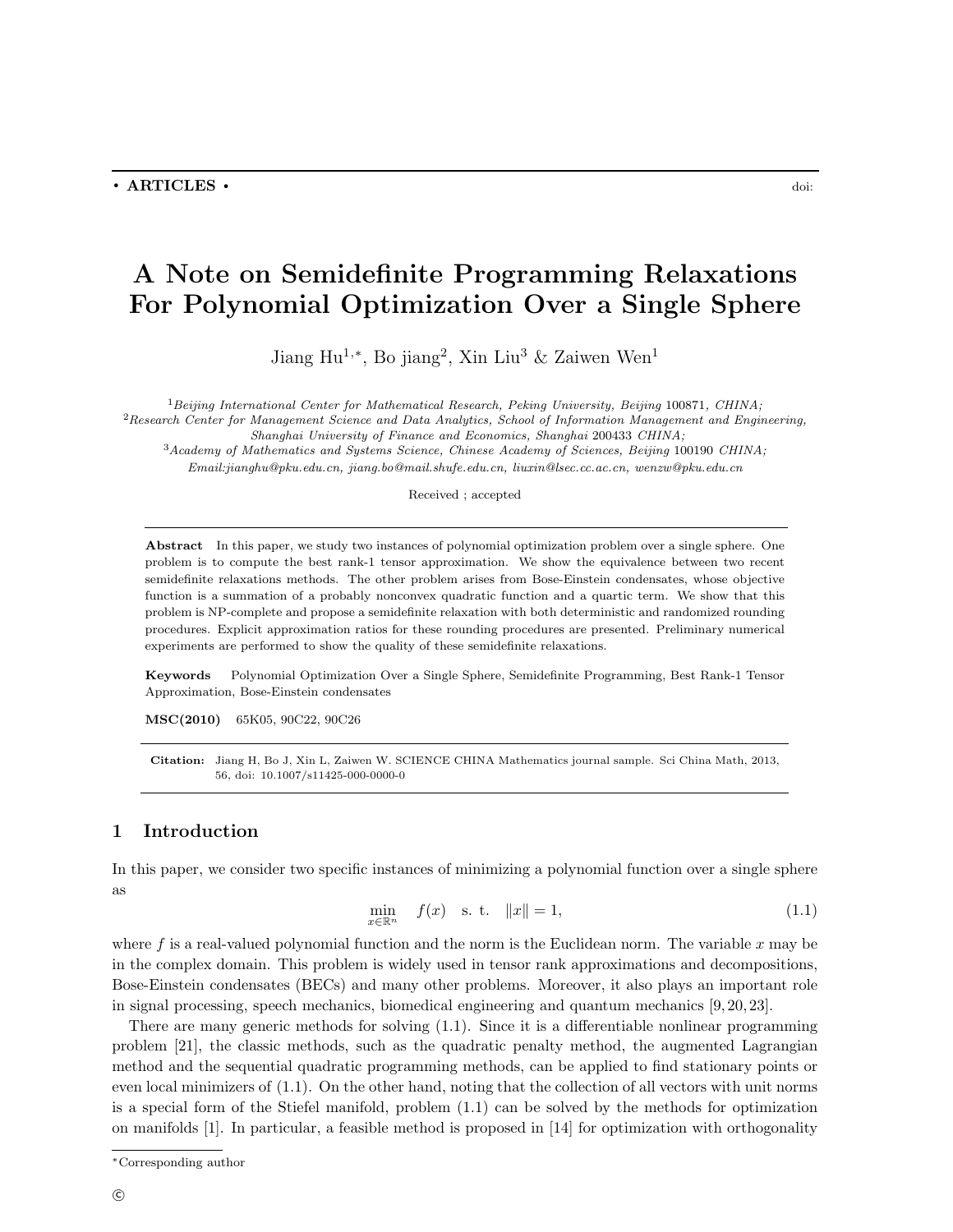constraints and it has been applied successfully in applications such as genus-0 surface mapping and density functional theory.

When f is a homogeneous polynomial, problem  $(1.1)$  is closely related to the rank-1 tensor approximations and there are quite a few specialized methods. A higher-order power method (HOPM) is proposed in [9]. Although it works well in many cases but may not converge in symmetric generalization. A symmetric HOPM is presented in [16] and its convergence can be guaranteed under certain conditions. It is reported in [22] that the convergence to a stationary point of a shifted symmetric HOPM can be ensured. In [20], the tensor relaxation methods and polynomial-time approximation algorithms with high approximation ratios are developed. The approximation ratios are further improved in [18,19]. The Z-eigenvalues of tensors are studied in [17] and a method is designed by solving a sequence of semidefinite relaxations based on sum of squares (SOS) representations. The local methods mentioned above are easy to be implemented. Recently, Nie and Wang [7] propose a semidefinite programming (SDP) relaxation approach based on SOS. Jiang, Ma and Zhang [8] provide another SDP relaxation by using the matricization of the tensor. These two methods can identify the global solutions under certain conditions.

The BEC problem has been extensively studied in the atomic, molecule and optical (AMO) physics community and condense matter community. Under a suitable discretization of the energy functional and constraints, it can be formulated as  $(1.1)$ . Specifically, the objection function  $f(x)$  is a summation of a quadratic function and a simple quartic term. Although the BEC problem looks concise, solving it efficiently is a numerical challenge since the total number of variables can easily be more than one million and the Hessian matrix can be indefinite in the complex domain, in particular, when two parameters in the energy functional are large. Various gradient projection methods have been developed for solving the BEC problem. A normalized gradient flow method via the backward Euler finite difference or Fourier (or sine) pseudospectral discretization method has been extended to compute ground states of spin-1 BEC [2,3], dipolar BEC [5] and spin-orbit coupled BEC [4]. A new Sobolev gradient method is developed in [6]. Recently, a regularized Newton method is proposed in [15] by replacing the objective function by its second-order Taylor expansion and adding a proximal term.

This paper is divided into two parts. The first part is to study the two SDP relaxations proposed accordingly in [7] and [8] for the best rank-1 tensor approximation. Although their formulations look quite different, by reviewing and comparing them carefully, we find that they are indeed equivalent in the sense that the same object is represented in two different ways. Specifically, the size of matrix variable in SDP from [7] is smaller than that of [8] since many redundant variables are removed in [7] by exploiting certain symmetric property. It is worth mentioning that in the presence of some other constraints, usually both aforementioned SDP relaxations may not work. Meanwhile, the nuclear norm penalty approach in [8] can still provide a low-rank even rank-1 solution.

The second part of the paper focuses on the BEC problem. We prove that the BEC problem is NP-Complete by establishing its connection to the partition problem. Since it can be formulated as a specific instance of the best rank-1 tensor approximations, the above two generic SDP relaxation approaches can be applied to the BEC problems directly. However, the size of the problem grows exponentially with the increase of the dimension of the original variable. Consequently, solving these SDP relaxations becomes practically intractable. Therefore, we propose a quadratic SDP relaxation with significantly smaller size. Then approximate solutions to the BEC problem can be constructed by both deterministic and randomized rounding procedures from the SDP solutions. The deterministic approach ensures an approximation ratio less than  $r$ , where  $r$  is the rank of the SDP solution. The randomized approach draw a random vector from the i.i.d Gaussian distribution. Although the numerical advantage of this randomized version has not been observed, the probability of obtaining a solution with an assured quality is dimensional free. Finally, preliminary numerical experiments are reported to verify our observation.

Notations. The symbol N denotes the set of nonnegative integers. Given the tensors  $\mathcal{X}, \mathcal{Y} \in$  $\mathbb{R}^{n_1 \times n_2 \times \cdots \times n_m}$  and  $\mathcal{Z} \in \mathbb{R}^{n_{m+1} \times n_{m+2} \times \cdots \times n_{m+l}}$ , we define the inner product

$$
\langle \mathcal{X}, \mathcal{Y} \rangle = \sum_{1 \leqslant i_1 \leqslant n_1, \cdots, 1 \leqslant i_m \leqslant n_m} \mathcal{X}_{i_1, \cdots, i_m} \mathcal{Y}_{i_1, \cdots, i_m}
$$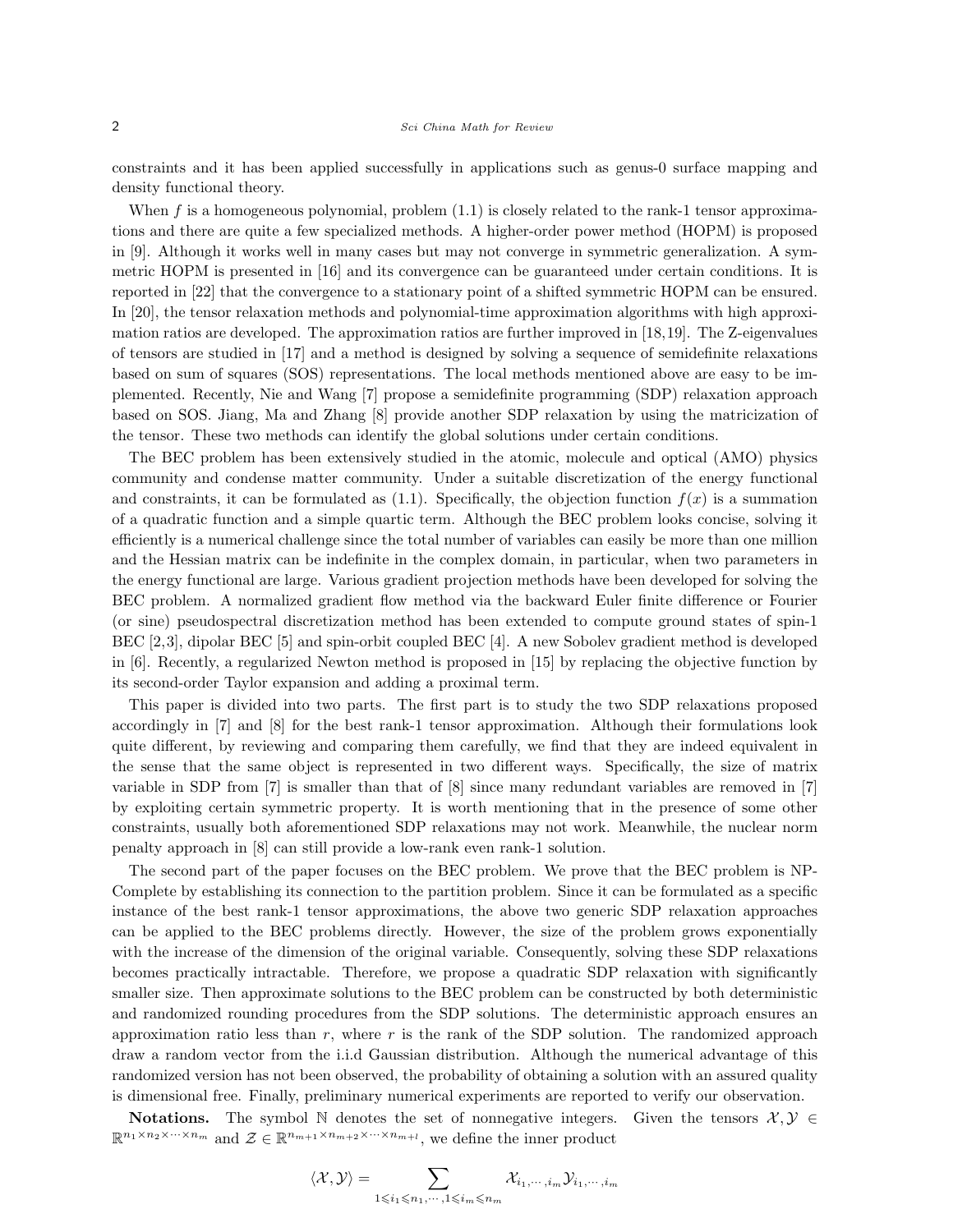and the outer product

$$
(\mathcal{X}\otimes \mathcal{Z})_{i_1,\cdots,i_{m+l}}=\mathcal{X}_{i_1,\cdots,i_m}\mathcal{Z}_{i_{m+1},\cdots,i_{m+l}},
$$

which is a tensor of order  $m + l$ . The trace of a matrix A is denoted by  $tr(A)$ . For a vector of indices  $\alpha = (\alpha_1, \dots, \alpha_n) \in \mathbb{N}^n$ , we define  $|\alpha| = \alpha_1 + \dots + \alpha_n$  and  $\mathbb{N}_m^n = {\alpha \in \mathbb{N}^n : |\alpha| = m}$ . Let  $\pi(i_1, \dots, i_m)$ be a permutation of the tuples  $(i_1, \dots, i_m)$ . A tensor  $\mathcal{F} \in \mathbb{R}^{n_1 \times \dots \times n_m}$  is symmetric if  $n_1 = \dots = n_m$  and  $\mathcal{F}_{\pi(i_1,\dots,i_m)} = \mathcal{F}_{i_1,\dots,i_m}$ . We define the norm of  $\mathcal{F}$  by  $||\mathcal{F}|| = \left(\sum_{i_1=1}^{n_1}$  $\cdots \sum^{n_m}$  $\sum_{i_m=1}^{\infty} |\mathcal{F}_{i_1,\dots,i_m}|^2$ <sup>1/2</sup>. For a tensor F of order m, there exists tuples  $(u^{i,1}, \dots, u^{i,m})$   $(i = 1, \dots, r)$ , where  $u^{i,j} \in \mathbb{C}^{n_j}$ , such that F can be expressed as

$$
\mathcal{F} = \sum_{i=1}^r u^{i,1} \otimes \cdots \otimes u^{i,m}.
$$

The smallest r in the above equation is called the rank of  $\mathcal{F}$ .

The rest of this paper is organized as follows. We introduce the best rank-1 tensor approximation, review the two SDP relaxations and establish their equivalence in Section 2. The SDP relaxation based approaches for the BEC problem are studied in section 3. Numerical results on the equivalence of the two SDP relaxations and comparisons between different SDP relaxations for solving the BEC problem are presented in Section 4.

# 2 The Equivalence Between Two SDP Relaxation Methods

Recently, there are two approaches based on semidefinite programming relaxation for finding the global optimal solution of the best rank-1 tensor approximation problem. A lot of numerical results suggest that both of these two relaxations are very likely to be tight. In fact, this is not a coincidence. In this section, we review them and establish their equivalence.

#### 2.1 Best Rank-1 Tensor Approximation

An *m*th-order tensor  $\mathcal{F} \in \mathbb{R}^{n_1 \times n_2 \times \cdots \times n_m}$  is a multi-dimensional array whose indices  $(i_1, i_2, \dots, i_m)$  are  $1 \leq i_1 \leq n_1, \dots, 1 \leq i_m \leq n_m$ . Obviously, the 1st-order and 2nd-order tensors are regular vectors and matrices, respectively. If an *mth*-order tensor  $X$  is rank one, the definition of the rank of tensors yields an expression  $\mathcal{X} = \lambda \cdot x^1 \otimes x^2 \otimes \cdots \otimes x^m$  for some  $\lambda \in \mathbb{R}$  and  $x^1 \in \mathbb{R}^{n_1}, \cdots, x^m \in \mathbb{R}^{n_m}$ . For a given tensor  $\mathcal{F} \in \mathbb{R}^{n_1 \times n_2 \times \cdots \times n_m}$ , finding the best rank-1 tensor approximations of  $\mathcal{F}$  can be expressed as

$$
\min_{\mathcal{X} \in \mathbb{R}^{n_1 \times n_2 \times \dots \times n_m}} \|\mathcal{F} - \mathcal{X}\|^2 \quad \text{s. t. } \operatorname{rank}(\mathcal{X}) = 1,\tag{2.1}
$$

which is equivalent to

$$
\min_{\lambda, x^1, ..., x^m} \quad \|\mathcal{F} - \lambda \cdot x^1 \otimes \dots \otimes x^m\|^2 \quad \text{s. t.} \quad \lambda \in \mathbb{R}, \quad ||x^1|| = \dots = ||x^m|| = 1. \tag{2.2}
$$

The Lagrangian function of (2.2) is

$$
L = \sum_{i_1 i_2 \cdots i_m} (\mathcal{F}_{i_1 i_2 \cdots i_m} - \lambda x_{i_1}^1 x_{i_2}^2 \cdots x_{i_m}^m)^2 + \sum_{j=1}^m \pi^j \left( \sum_{i_j=1}^{n_j} (x_{i_j}^j)^2 - 1 \right),
$$

where  $\pi^{i} (1 \leq i \leq m)$  are the Lagrangian multipliers corresponding to the constraints  $\|x^{i}\| = 1$ , respectively. Taking derivatives of L with respect to the variables  $x^i$  and  $\lambda$  and setting them to zero leads to the first-order optimality conditions. A simple linear algebraic calculation from these conditions gives

$$
\sum_{i_1 i_2 \cdots i_m} \mathcal{F}_{i_1 i_2 \cdots i_m} x_{i_1}^1 x_{i_2}^2 \cdots x_{i_m}^m = \lambda.
$$
 (2.3)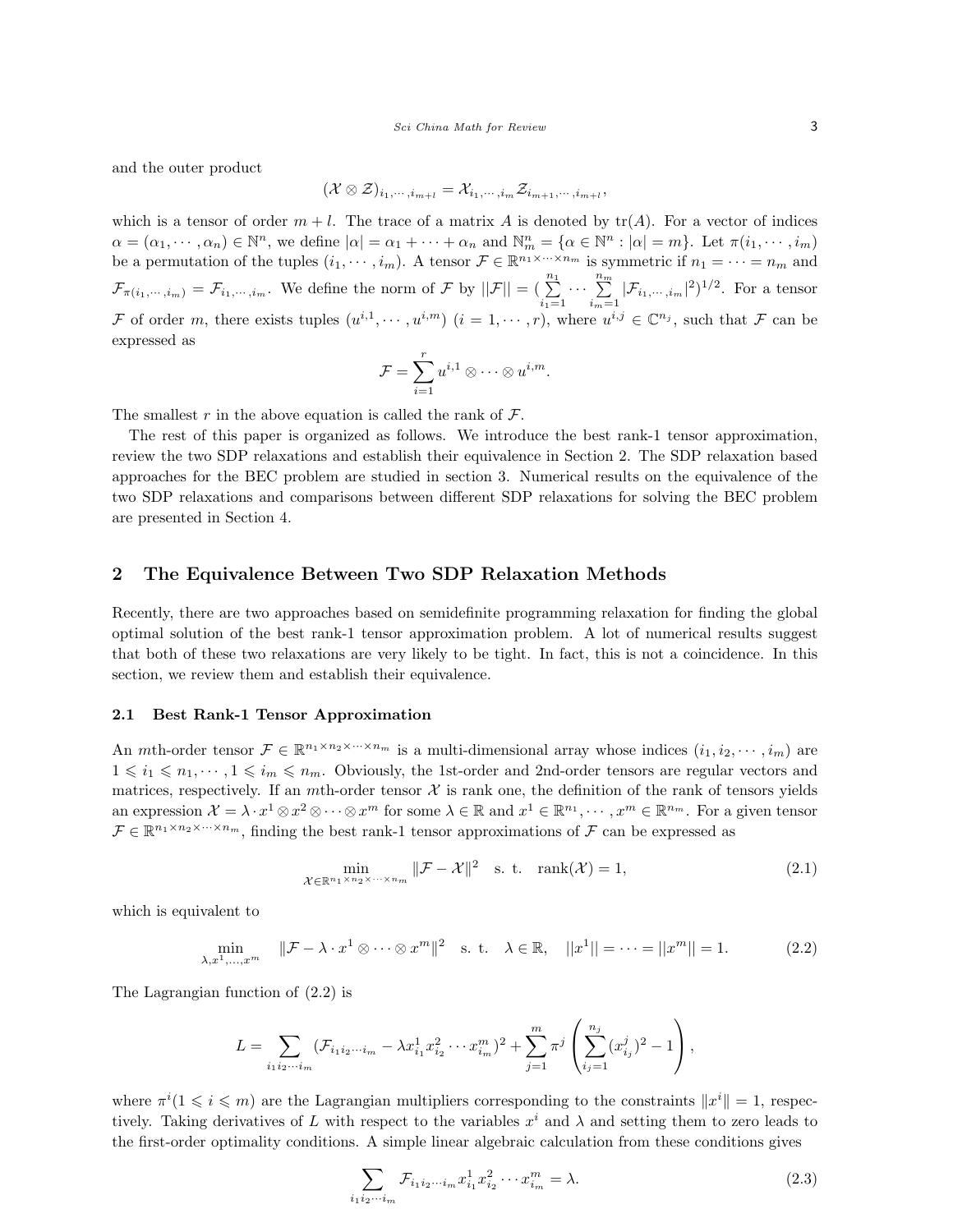Then the objective function of (2.2) becomes

$$
\|\mathcal{F} - \lambda \cdot x^1 \otimes \cdots \otimes x^m\|^2 = ||\mathcal{F}||^2 + \lambda^2 - 2\lambda \cdot \sum_{i_1 i_2 \cdots i_m} \mathcal{F}_{i_1 i_2 \cdots i_m} x_{i_1}^1 x_{i_2}^2 \cdots x_{i_m}^m = ||F||^2 - \lambda^2.
$$

Since  $||\mathcal{F}||$  is a constant for a given  $\mathcal{F}$ , the problem (2.3) is equivalent to

$$
\begin{cases}\n\max_{x^1 \in \mathbb{R}^{n_1}, \dots, x^m \in \mathbb{R}^{n_m}} |F(x^1, \dots, x^m)| \\
\text{s. t. } \|x^1\| = \dots = \|x^m\| = 1,\n\end{cases}
$$
\n(2.4)

where  $F(x^1, \dots, x^m) = \sum$  $\sum_{i_1i_2\cdots i_m} \mathcal{F}_{i_1i_2\cdots i_m} x_{i_1}^{(1)} x_{i_2}^{(2)} \cdots x_{i_m}^{(m)}$ . Hence, a rank-1 tensor  $\lambda \cdot (u^1 \otimes \cdots \otimes u^m)$  with  $\lambda \in \mathbb{R}$  and  $||u^i|| = 1$   $(i = 1, ..., m)$  is a best rank-1 approximation of the tensor F if and only if  $(u^1, \dots, u^m)$  is a global maximizer of  $(2.1)$  and  $\lambda = F(u^1, \dots, u^m)$ .

When  $\mathcal F$  is symmetric, it is shown in [10] that (2.1) always has an optimal symmetric tensor solution. In fact, (2.4) reduces to

$$
\max_{x \in \mathbb{R}^n} \quad |f(x)| \quad \text{s. t.} \quad x^\top x = 1,\tag{2.5}
$$

where  $x = x^1 = \cdots = x^m$ , and  $f(x) = F(x, \dots, x)$ . It can verified that  $\lambda \cdot x \otimes \cdots \otimes x$  is the best symmetric tensor if and only if x is a global maximizer of (2.5) and  $\lambda = f(x)$ . Therefore, the best rank-1 tensor approximation is converted to a polynomial function optimization problem over a single sphere as (1.1).

Suppose that  $\mathcal F$  is an *mth*-order nonsymmetric tensor. One can construct a symmetric tensor  $\mathcal T$  as

$$
\mathcal{G}_{i_1\cdots i_m} = \begin{cases}\n\mathcal{F}_{j_1\cdots j_m}, & \text{if } 1 + \sum_{l=1}^{k-1} n_l \leqslant i_k \leqslant \sum_{l=1}^k n_l \text{ and } j_k = i_k - \sum_{l=1}^{k-1} n_l \\
0, & \text{otherwise,} \n\end{cases}
$$
\n
$$
\mathcal{T}_{i_1\cdots i_m} := \frac{1}{|\pi(i_1, \cdots, i_m)|} \sum_{j_1\cdots j_m \in \pi(i_1\cdots i_m)} \mathcal{G}_{j_1\cdots j_m}, \quad \forall 1 \leqslant i_1, \cdots, i_m \leqslant \sum_{l=1}^m n_l,
$$

where G and T are m-order tensor of dimension  $n_1 + \cdots + n_m$ . Here, T is the symmetric form G. Hence, we can obtain the best rank-1 approximation of  $\mathcal T$  by using the symmetric tensor methods. Once we find the best rank-1 tensor  $\lambda \cdot y \otimes \cdots \otimes y$  $\frac{1}{m}$ of T, then  $\lambda \cdot x^1 \otimes \cdots \otimes x^m$  is the best rank-1 approximation of F, in

which  $x^1, \dots, x^m$  satisfying  $y = ((x^1)^\top, \dots, (x^m)^\top)^\top$ , with dimension  $n_1, \dots, n_m$ . Therefore, problems on finding the best rank-1 tensor approximations of  $\mathcal F$  and  $\mathcal T$  are equivalent to some extent.

Suppose that F is an  $(2d+1)$ -order symmetric tensor. A 4d-th symmetric tensor G can be constructed as

$$
\mathcal{G}_{i_1,\dots,i_{4d}} = \frac{1}{|\pi(i_1,\dots,i_{4d})|} \sum_{k=1}^n \left( \sum_{j_1\cdots j_{4d} \in \pi(i_1\cdots i_{4d})} \mathcal{F}_{i_1\cdots i_{2d}k} \mathcal{F}_{i_{2d+1}\cdots i_{4d}k} \right).
$$

Then (2.4) is equivalent to

$$
\begin{cases}\n\max_{x} & \mathcal{G}(x, \dots, x) \\
\text{s. t.} & \|x\| = 1.\n\end{cases}
$$

Another approach is to add a new variable  $x_{n+1}$  and define  $\tilde{x} := (x_1, \dots, x_n, x_{n+1})$  and  $\tilde{f}(\tilde{x}) := f(x)x_{n+1}$ . Then  $\tilde{f}(\tilde{x})$  is a form of even degree  $2d + 2$ , which yields the optimization problem:

$$
\tilde{f}_{\max} := \max_{\tilde{x} \in \mathbb{R}^{n+1}} \tilde{f}(\tilde{x}) \quad \text{s. t.} \quad \|\tilde{x}\| = 1. \tag{2.6}
$$

Using the relationship

$$
f_{\text{max}} = \sqrt{2d+1}(1 - \frac{1}{2(d+1)})^{-d-1}\tilde{f}_{\text{max}},
$$

we can easily obtain the optimal solutions from (2.6).

Combining all facts above, we conclude the best rank-1 tensor approximations for both symmetric and nonsymmetric tensors can be identified as long as the symmetric case is solvable.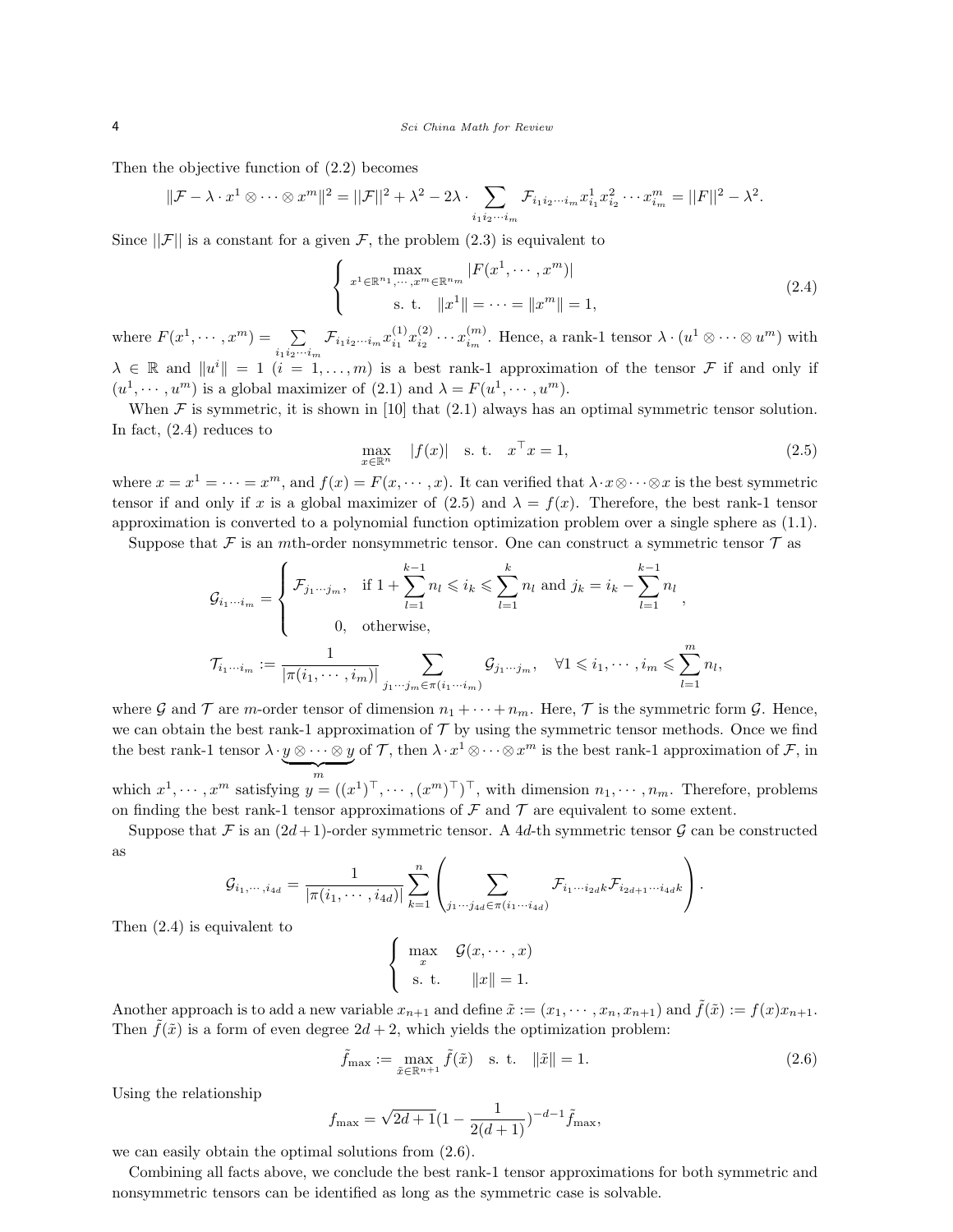Sci China Math for Review 5

#### 2.2 Nie-Wang's SDP Relaxation Approach [7]

For an *mth*-order symmetric tensor F, Nie and Wang solve (2.5) by maximizing and minimizing  $f(x)$ over the spherical constraint, respectively. Specifically, the maximizing problem is

$$
f_{\max} := \max_{x \in \mathbb{R}^n} f(x)
$$
 s. t.  $x^{\top} x = 1$ . (2.7)

Let  $m = 2d$ ,  $c := \{c_{\alpha}\}\$  and  $g := \{g_{\alpha}\}\$  be the coefficients of the polynomial functions  $f(x)$  and  $(x^{\top}x)^{d}$ such that

$$
f(x):=\sum_{\alpha\in\mathbb{N}_m^n}c_\alpha x^\alpha,\quad(x^\top x)^d:=\sum_{\alpha\in\mathbb{N}_m^n}g_\alpha x^\alpha.
$$

Introducing a vector  $[x^d] := [x_1^d, x_1^{d-1}x_2, \cdots, x_1^{d-1}x_n, \cdots, x_n^d]^\top$  of length  $\binom{n+d-1}{d}$ , we obtain a square matrix

$$
M \quad := \quad [x^d][x^d]^\top = \sum_{\alpha \in \mathbb{N}_m^n} A_\alpha x^\alpha,\tag{2.8}
$$

where  $A_{\alpha}$  is a symmetric matrix with dimensions  $\binom{n+d-1}{d} \times \binom{n+d-1}{d}$ .

For each moment function  $x^{\alpha}$  where  $\alpha \in \mathbb{N}_m^n$ , we can assign a linear variable  $y_{\alpha}$  to replace  $x^{\alpha}$ . Given  $y \in \mathbb{R}^{\mathbb{N}_m^n}$ , we define linear functions

$$
\langle c, y \rangle = \sum_{\alpha \in \mathbb{N}_m^n} c_{\alpha} y_{\alpha}, \quad \langle g, y \rangle := \sum_{\alpha \in \mathbb{N}_m^n} g_{\alpha} y_{\alpha}, \quad M_1(y) := \sum_{\alpha \in \mathbb{N}_m^n} A_{\alpha} y_{\alpha}.
$$

Therefore, problem (2.7) is equivalent to

$$
\max_{y\in\mathbb{R}^{\mathbb{N}_m^n}}\,\langle c,y\rangle\quad\text{s. t.}\quad M_1(y)\succeq 0,\quad \langle g,y\rangle=1,\quad \text{rank}(M_1(y))=1.
$$

Removing the rank-1 constraint yields a semidefinite programming relaxation to (2.7) as follows

$$
f_{\max}^{\text{sdp}} := \max_{y \in \mathbb{R}^{N_m^m}} \langle c, y \rangle \quad \text{s. t.} \quad M_1(y) \succeq 0, \quad \langle g, y \rangle = 1. \tag{2.9}
$$

Since  $tr(M_1(y)) \leq \langle g, y \rangle = 1$ , the optimal solution of (2.9) always exists. Suppose that  $y^*$  is a maximizer. An approximate solution can be constructed from  $y^*$  as follows. We first find an index s such that  $y_{2de_s}^* = \max_{1 \leq i \leq n} y_{2de_i}^*$ , where  $e_i$  is the vector whose *i*th entry equals to one and all other entries are equal to zero. Then, we compute

$$
x = \hat{u}/\|\hat{u}\|, \lambda = f(x). \tag{2.10}
$$

where  $\hat{u} = (y_{(2d-1)e_s+e_1}, \cdots, y_{(2d-1)e_s+e_n})$ . The vector x is an exact maximizer if  $M(y^*) = 1$  and it is usually a good approximation when  $M(y^*) \geq 1$ . The case on minimizing  $f(x)$  over the spherical constraint can be obtained in the same fashion.

## 2.3 Jiang-Ma-Zhang's SDP Relaxation Approach [8]

Jiang, Ma and Zhang [8] reformulated (2.5) by embedding the tensor to a square matrix. Let  $\mathcal{X} =$  $x \otimes \cdots \otimes x$ . Then we have  $f(x) = \langle \mathcal{F}, x \otimes \cdots \otimes x \rangle = \langle \mathcal{F}, \mathcal{X} \rangle$  and

$$
||x||^{2d} = (x_1^2 + \dots + x_n^2)^d = \sum_{k \in \mathbb{N}_d^n} \frac{d!}{\prod_{j=1}^n k_j!} \chi_{1^{2k_1} 2^{2k_2} \cdots n^{2k_n}} = 1.
$$

Therefore, problem (2.5) is expressed as

$$
\begin{cases}\n\max \quad \langle \mathcal{F}, \mathcal{X} \rangle \\
\text{s. t.} \quad \sum_{k \in \mathbb{N}_d^n} \frac{d!}{\prod_{j=1}^n k_j!} \mathcal{X}_{1^{2k_1} 2^{2k_2} \cdots n^{2k_n}} = 1, \\
\mathcal{X} \in S^{n^{2d}}, \text{rank}\mathcal{X} = 1,\n\end{cases} \tag{2.11}
$$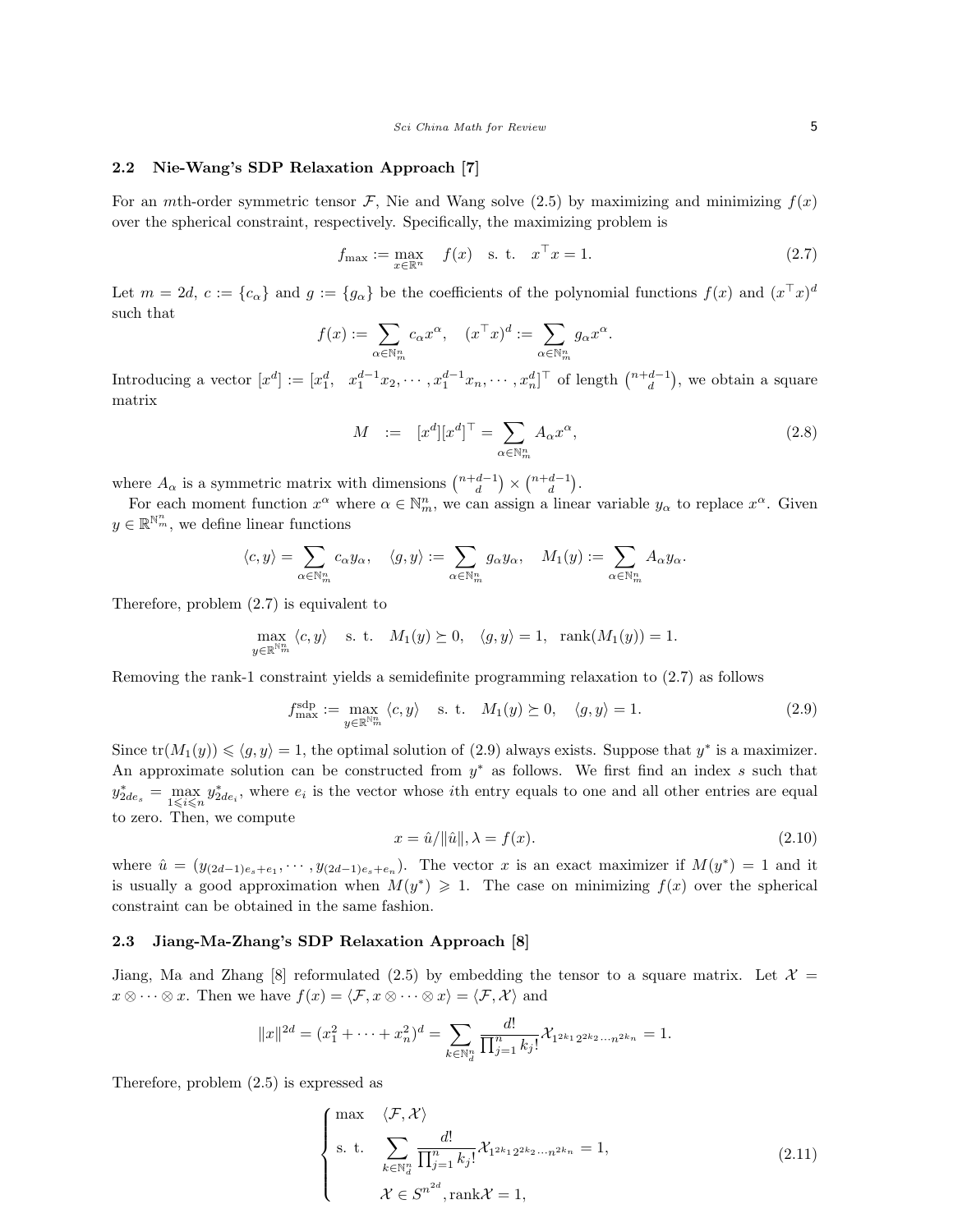where  $S^{n^m}$  is the set of  $n \times n \times \cdots \times n$  $\overbrace{m}$ symmetric tensors. A square matricization operation  $M_2(\mathcal{F}) \in$  $\mathbb{R}^{n^d \times n^d}$  of a symmetric 2d-order tensor  $\mathcal{F} \in S^{n^{2d}}$  is further introduced by

$$
M_2(\mathcal{F})_{kl} := \mathcal{F}_{i_1 \cdots i_d i_{d+1} \cdots i_{2d}}, 1 \leq i_1, \cdots i_d, i_{d+1}, \cdots i_{2d} \leq n,
$$
\n(2.12)

where

$$
k = \sum_{j=1}^{d} (i_j - 1)n^{d-j} + 1, \text{ and } l = \sum_{j=d+1}^{2d} (i_j - 1)n^{2d-j} + 1.
$$

It follows from the definition that

$$
\text{tr}(M_2(\mathcal{X})) = \sum_{k \in \mathbb{N}_d^n} \frac{d!}{\prod_{j=1}^n k_j!} \mathcal{X}_{1^{2k_1} 2^{2k_2} \cdots n^{2k_n}}, \text{ and } \langle M_2(\mathcal{F}), M_2(\mathcal{X}) \rangle = \langle \mathcal{F}, \mathcal{X} \rangle.
$$

Since rank $(\mathcal{X}) = 1$  is equivalent to rank $(M_2(\mathcal{X})) = 1$ , problem (2.11) can be converted into the following equivalent matrix optimization problem:

$$
\begin{cases}\n\max \quad \langle F, X \rangle \\
\text{s. t. tr}(X) = 1, \quad M_2^{-1}(X) \in S^{n^{2d}}, \\
X \in S^{n^d \times n^d}, \quad \text{rank}(X) = 1,\n\end{cases}
$$
\n(2.13)

where  $X = M_2(\mathcal{X}), F = M_2(\mathcal{F}),$  and  $S^{n^d \times n^d}$  denotes the set of  $n^d \times n^d$  symmetric matrices. Removing the rank-1 constraint yields the following SDP relaxation:

$$
\begin{cases}\n\max \quad \langle F, X \rangle \\
\text{s. t. tr}(X) = 1, \\
M_2^{-1}(X) \in S^{n^{2d}}, \quad X \succeq 0.\n\end{cases}
$$
\n(2.14)

#### 2.4 Equivalence

In this subsection, we establish the equivalence between (2.9) and (2.14). The main concept is to clarify the relationship between the two matrices  $M_1(y)$  and  $M_2(\mathcal{X})$ . Briefly speaking, the matricization (2.12) leads to

$$
X = M_2(\mathcal{X}) = [\hat{x}^d][\hat{x}^d]^T = \sum_{\alpha \in \mathbb{N}_m^n} B_{\alpha} x^{\alpha},\tag{2.15}
$$

where  $[\hat{x}^d]$  is a vector of length  $n^d$  whose elements are all possible combinations of the form

$$
\{x_{i_1}x_{i_2}\cdots x_{i_d} \mid 1 \leqslant i_j \leqslant n, j = 1,\ldots, d\}
$$

and  $B_{\alpha}$  is a symmetric matrix with dimensions  $n^d \times n^d$ . The main difference is that  $[x^d]$  in (2.8) is a sub-vector of  $[\hat{x}^d]$  in (2.15) by removing the duplicated elements. Hence, there are more redundancy in  $M_2(\mathcal{X})$  than that in  $M_1(y)$ .

In fact, the entries of  $M$  in  $(2.8)$  can be expressed as

$$
M_{k,l} = x_{i_1} \cdots x_{i_d} x_{i_{d+1}} \cdots x_{i_{2d}}, \ 1 \leq i_1 \leq \cdots \leq i_d \leq n, 1 \leq i_{d+1} \leq \cdots \leq i_{2d} \leq n,
$$
  
\n
$$
k = \sum_{j=1}^d \sum_{k_{d-j}}^{n-i_{j-1}+1} \sum_{k_{d-j-1}=1}^{k_{d-j}} \cdots \sum_{k_0=1}^{k_1} 1 + 1 \ (i_0 := 1),
$$
  
\n
$$
l = \sum_{j=d+1}^{2d} \sum_{k_{2d-j}}^{n-i_{j-1}+1} \sum_{k_{d-j-1}=1}^{k_{d-j}} \cdots \sum_{k_0=1}^{k_1} 1 + 1 \ (i_d := 1).
$$
  
\n(2.16)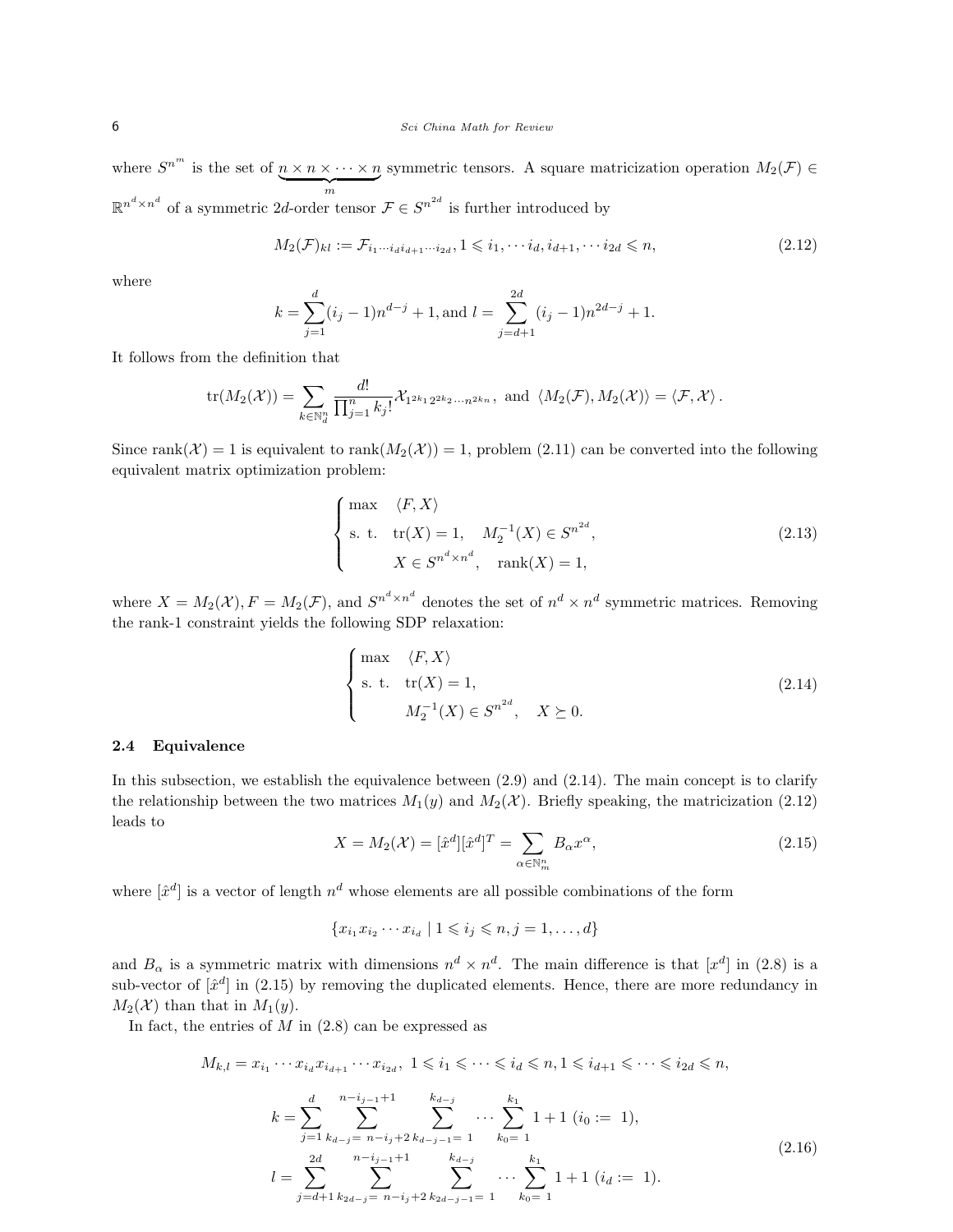It can be verified that the entries of the matrix  $X$  in  $(2.15)$  are:

$$
X_{k,l}=\ x_{i_1}\cdots x_{i_d}x_{i_{d+1}}\cdots x_{i_{2d}},\ 1\leqslant i_1,\cdots,i_d,i_{d+1},\cdots,i_{2d}\leqslant n.
$$

where

$$
k = \sum_{j=1}^{d} (i_j - 1)n^{d-j} + 1, \text{ and } l = \sum_{j=d+1}^{2d} (i_j - 1)n^{2d-j} + 1.
$$
 (2.17)

,

Both of the two SDP relaxations can obtain an optimal solution of the original problem when its SDP solution is rank-1.

We next prove the equivalence between the two SDP problems. For convenience, we define two sets

$$
\Phi := \left\{ Y \in S^{n+d-1} \times {n+d-1 \choose d} \mid Y = \sum_{\alpha \in \mathbb{N}_m^n} y_{\alpha} A_{\alpha}, y \in \mathbb{R}^{n+2d-1} \right\}
$$
  

$$
\Psi := \left\{ Y \in S^{n^d \times n^d} \mid Y = \sum_{\alpha \in \mathbb{N}_m^n} y_{\alpha} B_{\alpha}, y \in \mathbb{R}^{n+2d-1} \right\}.
$$

Following the relationships between the matrices  $A_{\alpha}$  and  $B_{\alpha}$ , we establish mappings between the matrices in the sets  $\Phi$  and  $\Psi$ . Let n, d be two integers. A map  $\tau : \Phi \to \Psi$  is defined as follows. For every matrix  $X = \sum_{\alpha \in \mathbb{N}_m^n} y_{\alpha} A_{\alpha} \in \Psi$ , we define  $\bar{X} = \tau(X) = \sum_{\alpha \in \mathbb{N}_m^n} y_{\alpha} B_{\alpha}$ . Based on the map  $\tau$ , we can further clarify the relationship between the optimization variables in (2.9) and (2.14). Let  $y \in \mathbb{R}^{\mathbb{N}_m^n}$  and  $Y \in \Psi$ . For  $y \in \mathbb{R}^{\mathbb{N}_m^n}$ , we introduce a map  $\sigma: y \to Y$  as:

$$
Y = \tau(M_1(y)) = \tau\left(\sum_{\alpha \in \mathbb{N}_m^n} y_\alpha A_\alpha\right).
$$

It is easy to check that  $\tau$  and  $\sigma$  are bijections and we can obtain the following lemma.

**Lemma 2.1.** For any SDP matrix  $X \in \Phi$ , if  $\bar{X} = \tau(X)$ , then  $\bar{X}$  is positive semidefinite and rank( $\bar{X}$ ) = rank(X). For any matrix  $\bar{X}$ , it holds  $\tau^{-1}(\bar{X})$  is semidefinite and rank( $\bar{X}$ ) = rank( $\tau^{-1}(\bar{X})$ ).

*Proof.* A further examination the definition of  $\tau$  shows that its inverse is the map that deletes some specified columns and rows of the given matrix. Specifically, X is the matrix that  $\bar{X}$  deletes its specified columns and rows. Consequently, the positive semidefiniteness property and the rank of the two matrices are equivalent.  $\Box$ 

**Theorem 2.2.** Let y be an optimal solution of (2.9). Then  $Y = \sigma(y)$  is an optimal solution of (2.14). Conversely, if Y is an optimal solution of (2.14), then  $y = \sigma^{-1}(Y)$  is an optimal solution of (2.9).

*Proof.* Due to the optimality of y, we have  $M_1(y) \succeq 0$  and  $\langle g, y \rangle = 1$ . Lemma 2.1 implies that Y =  $\sigma(y) = \tau(M_1(y))$  is positive semidefinite. It can be proved that the following relationship holds

$$
\langle g, y \rangle = \sum_{\alpha \in \mathbb{N}_d^n} \frac{d!}{\prod_{j=1}^n \alpha_j!} y_{(2\alpha_1, ..., 2\alpha_n)} = \sum_{i=1}^{n^d} Y_{i,i} = \text{tr}(Y). \tag{2.18}
$$

Hence,  $Y$  is a feasible solution of  $(2.14)$ . It also holds:

$$
\langle F, Y \rangle = \sum_{\alpha \in \mathbb{N}_m^n} \langle F, y_\alpha B_\alpha \rangle = \sum_{\alpha \in \mathbb{N}_m^n} c_\alpha y_\alpha = \langle c, y \rangle.
$$
 (2.19)

If Y is not optimal to (2.14), there exists another  $\tilde{Y}$  such that  $\langle F, \tilde{Y} \rangle > \langle F, Y \rangle$ . Then, based on the two equations (2.18) and (2.19), we have  $\tilde{y} = \sigma^{-1}(\tilde{Y})$  is a feasible solution of (2.9) and  $\langle f, \tilde{y} \rangle > \langle f, y \rangle$ . This is a contradiction since  $y$  is an optimal solution of  $(2.9)$ . Therefore, Y is an optimal solution of  $(2.14)$ . The other part, namely, the optimality of  $y = \sigma^{-1}(Y)$ , can be proved in a similar fashion.  $\Box$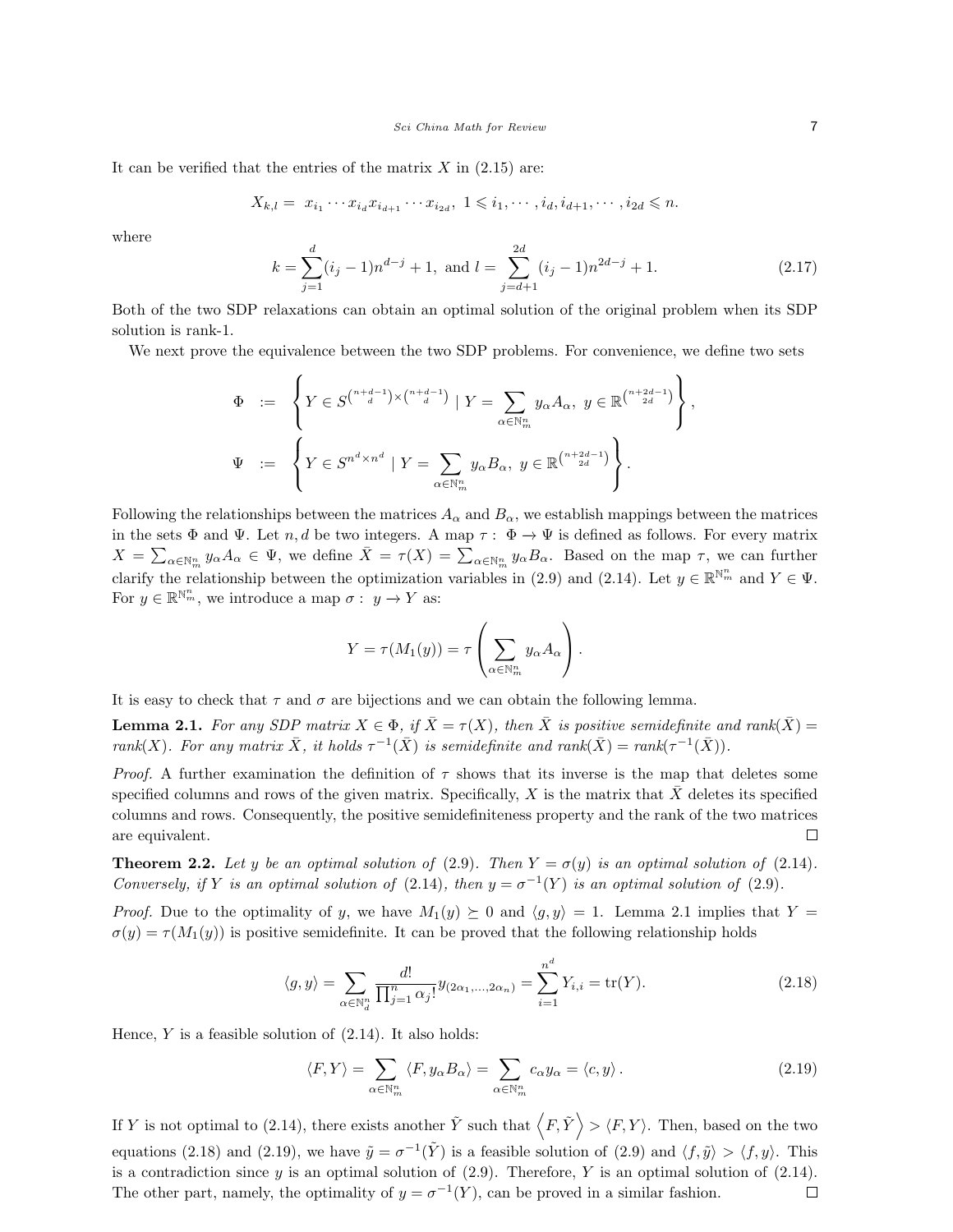# 3 The BEC Problem

In the BEC problem, the energy functional is defined as

$$
E(\phi) = \int_{\mathbb{R}^d} \left[ \frac{1}{2} |\nabla \phi(\mathbf{x})|^2 + V(\mathbf{x}) |\phi(\mathbf{x})|^2 + \frac{\beta}{2} |\phi(\mathbf{x})|^4 - \Omega \bar{\phi}(\mathbf{x}) L_z \phi(\mathbf{x}) \right] d\mathbf{x},\tag{3.1}
$$

where  $\mathbf{x} = (x, y, z)^{\top} \in \mathbb{R}^{3}$  is the spatial coordinate vector,  $\bar{f}$  denotes the complex conjugate of f,  $L_z = -i(x\partial_y - y\partial_x)$ ,  $V(x)$  is an external trapping potential, and  $m, \hbar, N, \Omega, U_0$  are all constants. The ground state of a BEC is usually defined as the minimizer of the following nonconvex minimization problem

$$
\phi_g = \arg \min_{\phi \in S} \quad E(\phi), \tag{3.2}
$$

where the spherical constraint  $S$  is defined as

$$
S = \left\{ \phi \mid E(\phi) < \infty, \int_{\mathbb{R}^d} |\phi(\mathbf{x})|^2 d\mathbf{x} = 1 \right\}.
$$
\n(3.3)

Problem 3.2 is also related the Gross-Pitaevskii equation (GPE) in three dimensions (3D) [15] as

$$
i\hbar \frac{\partial \psi(\mathbf{x},t)}{\partial t} = \left(-\frac{\hbar^2}{2m}\nabla^2 + V(\mathbf{x}) + NU_0|\psi(\mathbf{x},t)|^2 - \Omega L_z\right)\psi(\mathbf{x},t),\tag{3.4}
$$

where  $t$  is time.

The energy functional (3.1) and constraint (3.3) in the infinite dimensional optimization problem (3.2) can be discretized by methods such as the finite difference, sine pseudospectral and fourier pseudospectral methods. After a suitable discretization, problem (3.2) becomes a homogeneous quadratic and quartic polynomial with a single spherical constraint (HQQS) minimization problem:

$$
\min_{x} \quad f(x) := \frac{1}{2} x^{\top} A x + \frac{\beta}{2} \sum_{i=1}^{n} x_i^4
$$
\n
$$
\text{s. t.} \quad \|x\|_2 = 1,\tag{3.5}
$$

where  $\beta > 0$ , and A is an n by n symmetric real or complex matrix. In the setting of BEC, A can be a Hermitian indefinite matrix. Considering to the structure and multiplying the quadratic term of the objective function by  $x^{\top}x$ , we convert the HQQS problem into the following equivalent form:

$$
\begin{cases}\n\min_{x} & f(x) = \frac{1}{2} x^{\top} A x x^{\top} x + \frac{\beta}{2} \sum_{i=1}^{n} x_i^4 \\
\text{s.t.} & ||x||_2 = 1.\n\end{cases}
$$
\n(3.6)

Clearly, problem (3.6) can be seen as the best rank-1 tensor approximation to a 4th-order symmetric tensor  $\mathcal F$ . Specifically, the entries of the tensor  $\mathcal F$  are

$$
\mathcal{F}_{\pi(i,j,k,l)} = \begin{cases}\n a_{kl}/4, & i = j = k \neq l, \\
 a_{kl}/12, & i = j, i \neq k, i \neq l, k \neq l, \\
 (a_{ii} + a_{kk})/12, & i = j \neq k = l, \\
 a_{ii}/2 + \beta/4, & i = j = k = l,\n\end{cases}
$$
\n(3.7)

Consequently, the BEC problem can be solved by algorithms on finding the best rank-1 tensor approximations.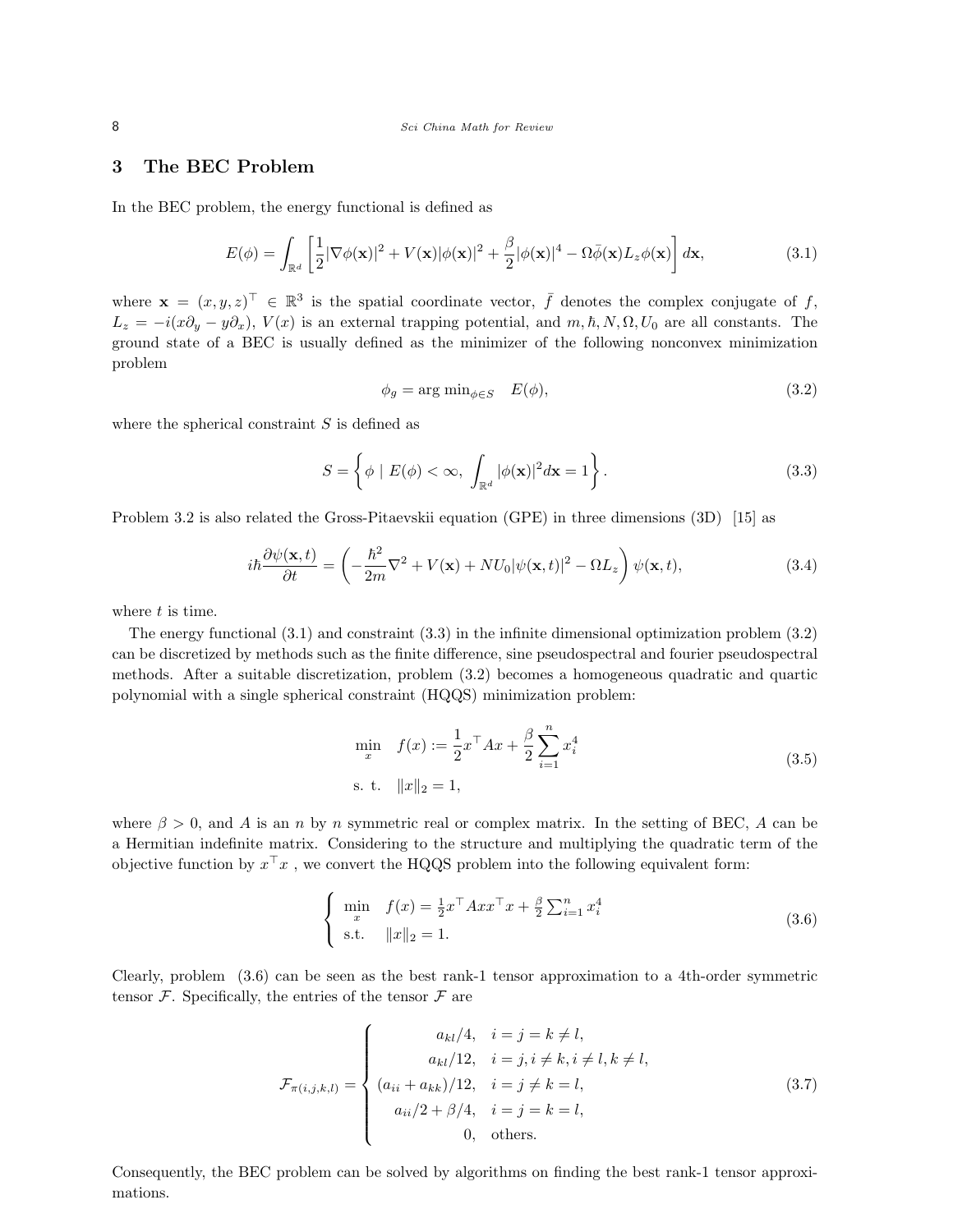#### 3.1 NP-hardness of HQQS

We prove in this subsection that HQQS is NP-complete by showing that the partition problem is a special instance of HQQS. First, we review the NP-completeness of the partition problem [25].

**Proposition 3.1.** Given a set  $\Omega := \{a_1, ..., a_n\}$  with cardinality n, checking whether there exists a equal partition of  $\Omega$  is NP-complete.

The next theorem establish the connection between the partition problem and HQQS.

**Theorem 3.2.** Given a set  $\Omega := \{a_1, ..., a_n\}$ , the corresponding partition problem is an instance of HQQS.

*Proof.* By letting  $\theta_i =$  $\sum_{j\neq i}^n a_j^4$  $\frac{\frac{j}{\gamma}}{(\sum\limits_{k=1}^n a_k^2)^2}, \ \gamma_i =$  $\sqrt{ }$  $\frac{a_i^2}{\left(\frac{n}{\sum}\right)}$  $\frac{a_i}{(\sum\limits_{k=1}^n a_k^2)} - 1$  $\setminus$  $\overline{1}$ 2  $(i = 1, 2, \dots, n)$ , we construct the following HQQS problem with

$$
A = \left( \begin{array}{ccccc} \theta_1 + \gamma_1 + 1 & 1 & \cdots & 1 \\ 1 & \theta_2 + \gamma_2 + 1 & \cdots & 1 \\ \vdots & \vdots & \ddots & \vdots \\ 1 & 1 & \cdots & \theta_n + \gamma_n + 1 \end{array} \right)
$$

and  $\beta = 1$ . Then, we have

$$
2f(x) = x^{T}Ax + \beta \sum_{i=1}^{n} x_{i}^{4} = x^{T}Ax + \sum_{i=1}^{n} x_{i}^{4}
$$
\n
$$
= \sum_{i=1}^{n} (\theta_{i} + \gamma_{i}) x_{i}^{2} + \left(\sum_{i=1}^{n} x_{i}\right)^{2} + \sum_{i=1}^{n} x_{i}^{4}
$$
\n
$$
= \sum_{i=1}^{n} \left(\frac{\sum_{j=1}^{n} a_{j}^{4}}{\sum_{k=1}^{n} a_{k}^{2}}\right) x_{i}^{2} - \frac{2 \sum_{i=1}^{n} a_{i}^{2} x_{i}^{2}}{\sum_{k=1}^{n} a_{k}^{2}} + \left(\sum_{i=1}^{n} x_{i}\right)^{2} + \sum_{i=1}^{n} x_{i}^{4}
$$
\n
$$
= 1 + \sum_{i=1}^{n} \left(x_{i}^{2} - \frac{a_{i}^{2}}{\sum_{k=1}^{n} a_{k}^{2}}\right)^{2} + \left(\sum_{i=1}^{n} x_{i}\right)^{2}
$$
\n
$$
\geq 1.
$$
\n(3.8)

The last equality uses the spherical constraint. The equality holds in the last inequality, only if

$$
x_i = \pm a_i / \sqrt{\sum_{k=1}^n a_k^2},
$$
  
\n
$$
0 = \sum_{i=1}^n x_i,
$$
\n(3.9)

holds at the same time. They actually imply that there exists a partition of  $\Omega$ . On the other hand, if (3.9) holds, the spherical constraint is satisfied. Therefore, this completes the proof.  $\Box$ 

## 3.2 Quadratic SDP Relaxation To HQQS

Since the BEC problem (3.5) can be formulated as a 4th-order symmetric tensor (3.7), the two SDP relaxations in section 2 can be applied directly. The main limitation of using these two approaches to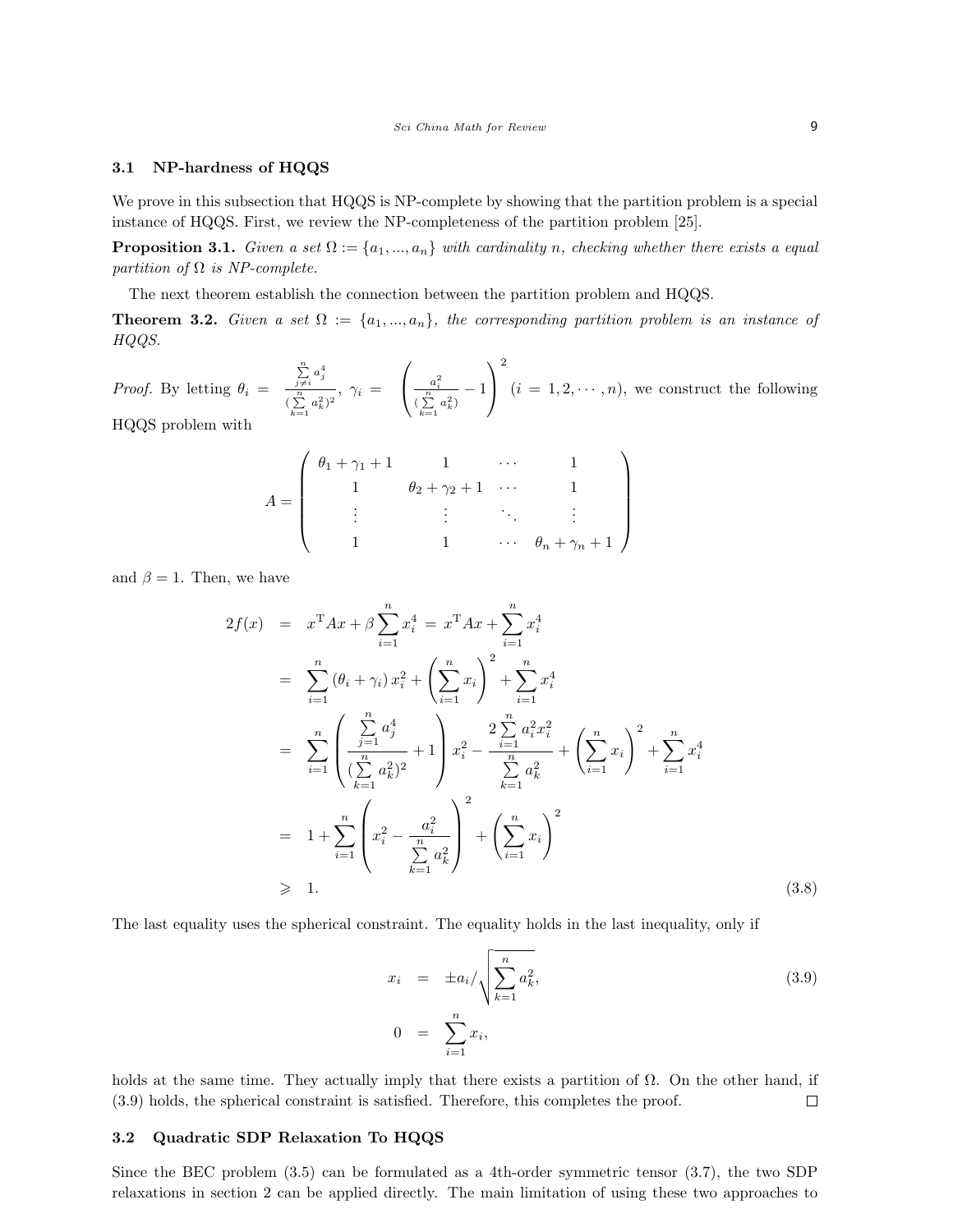solve BEC problems is that the scales of these two SDP relaxations grow exponentially with the increase of the size of the original problem (3.5). Hence, we propose an SDP relaxation based on the specific structure of (3.5) with both deterministic and randomized rounding procedures in this section. Without loss of generality, in the remaining of this subsection, we assume matrix  $A$  is positive semidefinite. Otherwise, we can find a sufficiently large  $\gamma > 0$  such that  $A + \gamma I \succeq 0$ , and consider

$$
\min_{x} \quad f(x) := \frac{1}{2} x^{\top} (A + \gamma I) x + \frac{\beta}{2} \sum_{i=1}^{n} x_i^4
$$
\n
$$
\text{s. t.} \quad ||x||_2 = 1,\tag{3.10}
$$

Due to the constraint  $||x||_2 = 1$ , it is easy to see that (3.10) shares the same optimal solution with HQQS problem (3.5).

## 3.2.1 A Deterministic Algorithm

Introducing a variable  $X = xx^\top$ , the HQQS problem is equivalent to

$$
\begin{cases}\n\min_{X} & \frac{1}{2} \langle A, X \rangle + \frac{\beta}{2} \sum_{i=1}^{n} X_{ii}^{2} \\
\text{s. t.} & X \succeq 0, \quad \text{tr}(X) = 1, \quad \text{rank}(X) = 1.\n\end{cases}
$$
\n(3.11)

By ignoring the rank-one constraint, we obtain a convex quadratic SDP relaxation

$$
\begin{cases}\n\min_{X} & \frac{1}{2} \langle A, X \rangle + \frac{\beta}{2} \sum_{i=1}^{n} X_{ii}^{2} \\
\text{s.t.} & \text{tr}(X) = 1, \quad X \succeq 0.\n\end{cases}
$$
\n(3.12)

Let  $X^*$  be a solution to (3.12) and rank $(X^*) = r$ . It follows from [13] that there exists r vectors  $x^1, x^2, \dots, x^r$  such that  $X^* = \sum_{k=1}^r x^k (x^k)^\top$  and

$$
\text{tr}(x^k(x^k)^\top) = (x^k)^\top x^k = \text{tr}(X^*)/r = 1/r, \ \forall \ k = 1, \dots, r.
$$
 (3.13)

Then we compute

$$
\hat{x} = \arg \min_{x^k, k=1,\dots,r} \frac{1}{2} (x^k)^\top A x^k + \frac{\beta}{2} \sum_{i=1}^n (x_i^k)^4 \text{ and } x^* = \sqrt{r} \hat{x}.
$$
 (3.14)

Obviously  $(x^*)^{\top} x^* = r(\hat{x})^{\top} \hat{x} = 1$  which means that  $x^*$  is feasible to the HQQS problem. The quality of the approximate solution  $x^*$  is summarized in the next theorem.

**Theorem 3.3.** Suppose that A is positive definite. Let  $X^*$  be an optimal of (3.12) with rank $(X^*) = r$ and  $x^*$  be constructed based on (3.13) and (3.14). Then  $x^*$  is an approximate solution to the HQQS problem with an approximation ratio  $r \leq n$ .

*Proof.* Since A is positive definite, it follows from the definition of  $\hat{x}$  that

$$
\frac{1}{2}(x^*)^\top Ax^* + \frac{\beta}{2} \sum_{i=1}^n (x_i^*)^4 = \frac{r}{2}(\hat{x})^\top A \hat{x} + \frac{\beta r^2}{2} \sum_{i=1}^n (\hat{x}_i)^4
$$
\n
$$
\leq \frac{r^2}{2}(\hat{x})^\top A \hat{x} + \frac{\beta r^2}{2} \sum_{i=1}^n (\hat{x}_i)^4
$$
\n
$$
\leq r \sum_{k=1}^r \left( \frac{1}{2} (x^k)^\top A x^k + \frac{\beta}{2} \sum_{i=1}^n (x_i^k)^4 \right)
$$
\n
$$
= r \left( \frac{1}{2} \langle A, X^* \rangle + \frac{\beta}{2} \sum_{k=1}^r \sum_{i=1}^n (x_i^k)^4 \right)
$$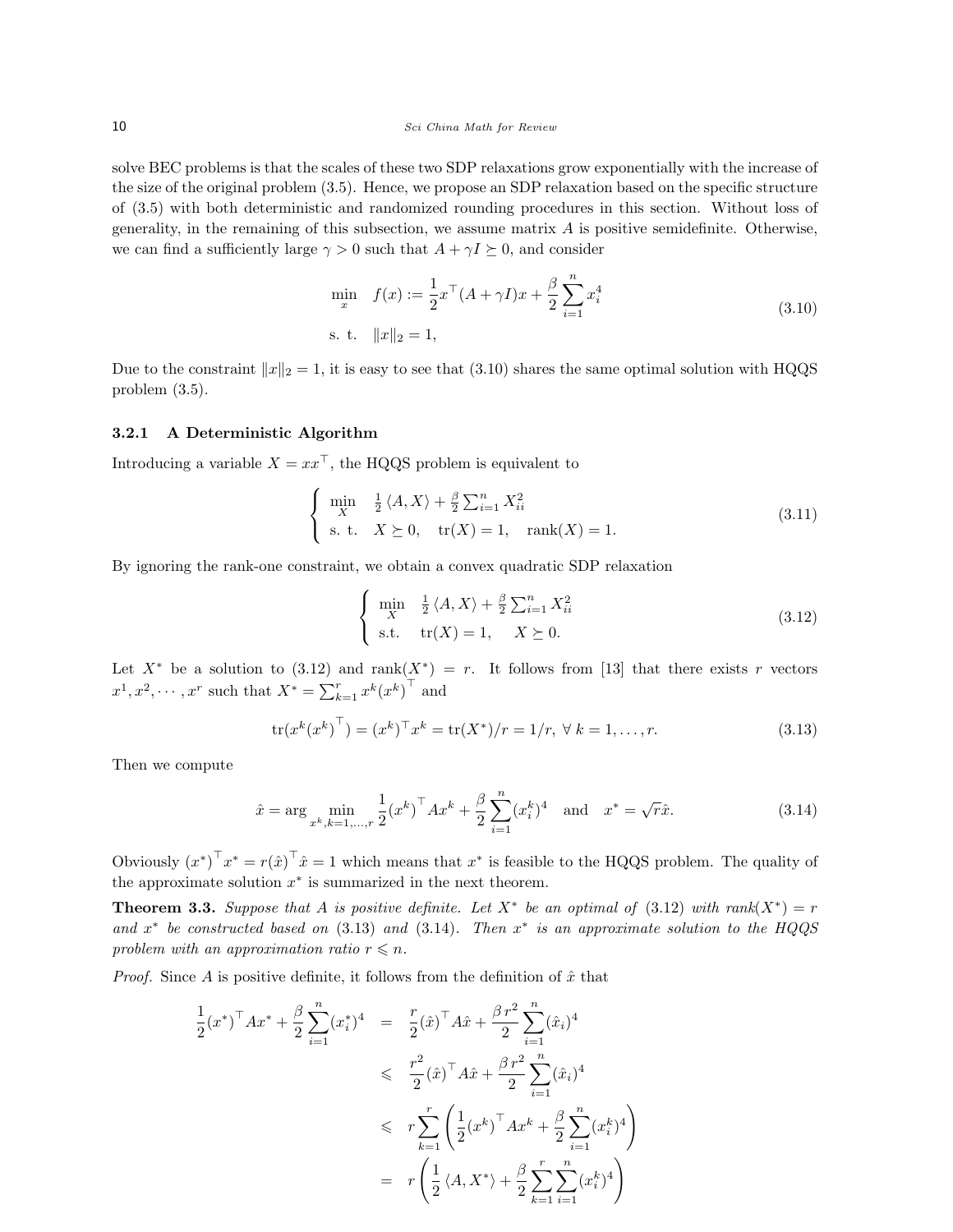$$
\leq r \left( \frac{1}{2} \langle A, X^* \rangle + \frac{\beta}{2} \sum_{i=1}^n \left( \sum_{k=1}^r (x_i^k)^2 \right)^2 \right)
$$
  
=  $r \left( \frac{1}{2} \langle A, X^* \rangle + \frac{\beta}{2} \sum_{i=1}^n (X_{ii}^*)^2 \right) \leq r f_{\min}(HQQS),$ 

where  $f_{\min}(HQQS)$  is the objective function value of the global optimal solution of (3.5). The last inequality holds because (3.12) is relaxation of (3.11). This completes the proof.  $\Box$ 

#### 3.2.2 A Randomized Algorithm

We now consider the same SDP relaxation  $(3.12)$ , and let  $X^*$  be its global minimizer. Different to the previous discussion, our goal is to recover a feasible solution of problem HQQS (3.5) with some quality guarantee through a randomized procedure. In particular, recall that when  $\xi$  is a random vector drawn from a Gaussian distribution  $\mathcal{N}(0, X^*)$ , we have that  $\mathsf{E}[\xi^\top \xi] = \text{tr}(X^*) = 1$  and (see for example [11])

$$
\begin{array}{lcl} \mathsf{E}\left[f(\xi)\right] = \mathsf{E}\left[\frac{1}{2}\xi^\top A \xi + \frac{\beta}{2} \sum_{i=1}^n \xi_i^4\right] & = & \frac{1}{2} \left\langle A, X^*\right\rangle + \frac{3\,\beta}{2} \sum_{i=1}^n (X_{ii}^*)^2 \\ \\ & \leqslant & 3 \left(\frac{1}{2} \left\langle A, X^*\right\rangle + \frac{\beta}{2} \sum_{i=1}^n (X_{ii}^*)^2\right) \\ \\ & \leqslant & 3 \left(\frac{1}{2} (x^*)^\top A x^* + \frac{\beta}{2} \sum_{i=1}^n \left(x_i^*\right)^4\right) = 3 f(x^*), \end{array}
$$

where  $x^*$  is an optimal solution to problem HQQS (3.5). Based on the above observations, we are interested in the following event:

$$
\left\{f(\xi) < \alpha \ \mathsf{E}[f(\xi)], \ \xi^\top \xi \geqslant \text{tr}(X^*) \geqslant 1 \right\}.
$$

This is because once the above event does occur, we can construct  $\hat{x} = \xi / ||\xi||_2$  and obtain

$$
f(\hat{x}) = \frac{1}{2 \|\xi\|_2^2} \xi^\top A \xi + \frac{\beta}{2 \|\xi\|_2^4} \sum_{i=1}^n \xi_i^4 \leq \frac{1}{2} \xi^\top A \xi + \frac{\beta}{2} \sum_{i=1}^n \xi_i^4
$$
  

$$
\leq \alpha \left( \frac{1}{2} \langle A, X^* \rangle + \frac{3 \beta}{2} \sum_{i=1}^n (X_{ii}^*)^2 \right)
$$
  

$$
\leq \frac{3\alpha}{2} f(x^*).
$$

Thus  $\hat{x}$  is an approximate solution to problem HQQS with approximation ratio 3 $\alpha$ . Therefore, the key is to estimate how likely the above event happens. To this end, we first quote a useful result from [26].

**Lemma 3.4.** Let  $\xi$  be a random variable with bounded fourth order moment. Suppose that  $E[(\xi-E(\xi))^4] \le$  $\tau$  Var<sup>2</sup>( $\xi$ ), for some  $\tau > 0$ . Then

$$
Prob\{\xi \geqslant E(\xi)\} \geqslant 0.25/\tau \quad and \quad Prob\{\xi \leqslant E(\xi)\} \geqslant 0.25/\tau.
$$

The key step of our argument is based on the following lemma.

**Lemma 3.5.** Let  $Q \in S^{n \times n}_+$ . Suppose  $\eta \in \mathbb{R}^n$  is a random vector generated from Gaussian distribution  $\mathcal{N}(0,I)$ . Then,

$$
\mathsf{Prob}\left(\eta^{\top} Q \eta < \mathsf{E}[\eta^{\top} Q \eta]\right) \leqslant 1 - \theta
$$

where  $\theta := 1/960$ .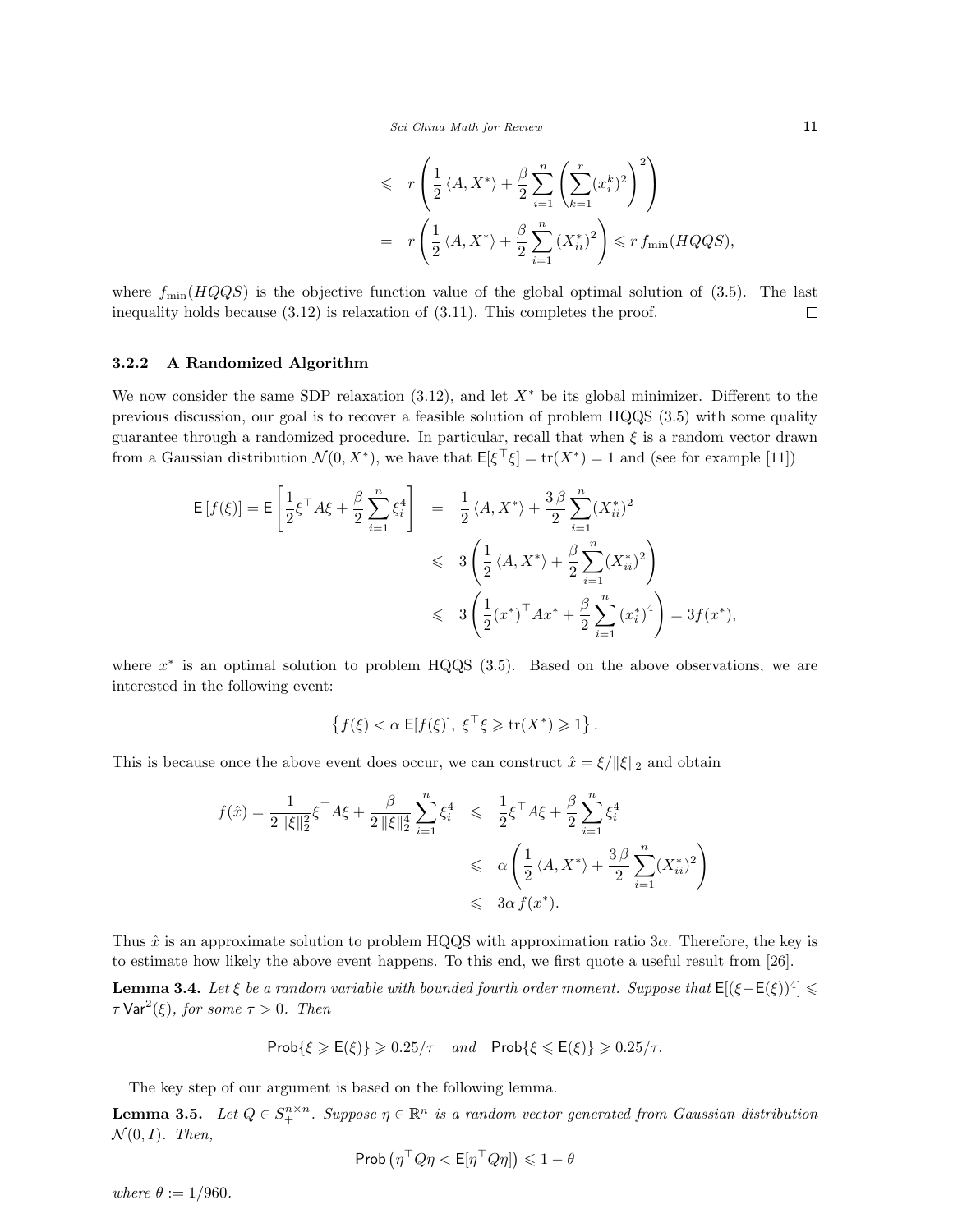*Proof.* Recall that for a standard Gaussian  $\zeta \sim \mathcal{N}(0, 1)$ , its even order moments can be calculated explicitly as

$$
\mathsf{E}[\zeta^2] = 1, \ \mathsf{E}[\zeta^4] = 3, \ \mathsf{E}[\zeta^6] = 15, \ \mathsf{E}[\zeta^8] = 105.
$$

To apply Lemma 3.4, we treat  $\eta^{\top} Q \eta$  as a random variable and compute its fourth order central moment as well as the variance. To this end, we notice that

$$
\begin{aligned}\n\text{Var}[\eta^\top Q \eta] &= \mathsf{E}[(\eta^\top Q \eta)^2] - \mathsf{E}[\eta^\top Q \eta]^2 \\
&= \mathsf{E}[(\eta^\top Q \eta)^2] - (\text{tr}(Q))^2 \\
&= \mathsf{E}\left[\sum_{i=1}^n Q_{ii}^2 \eta_i^4 + 2 \sum_{i \neq j} Q_{ij}^2 \eta_i^2 \eta_j^2 + \sum_{i \neq j} Q_{ii} Q_{jj} \eta_i^2 \eta_j^2\right] - (\sum_{i=1}^n Q_{ii})^2 \\
&= 3 \sum_{i=1}^n Q_{ii}^2 + 2 \sum_{i \neq j} Q_{ij}^2 + \sum_{i \neq j} Q_{ii} Q_{jj} - (\sum_{i=1}^n Q_{ii})^2 \\
&= 2 \left(\sum_{i=1}^n Q_{ii}^2 + \sum_{i \neq j} Q_{ij}^2\right).\n\end{aligned}
$$

On the other hand,

$$
\mathsf{E}[(\eta^\top Q \eta - \text{tr}(Q))^4] = \mathsf{E}[(\sum_{i=1}^n Q_{ii}(\eta_i^2 - 1) + \sum_{i \neq j} Q_{ij}^2 \eta_i \eta_j)^4] \le 16 \left( \mathsf{E}[(\sum_{i=1}^n Q_{ii}(\eta_i^2 - 1))^4] + \mathsf{E}[(\sum_{i \neq j} Q_{ij}^2 \eta_i \eta_j)^4] \right).
$$

Moreover, a straight forward computation implies that

$$
\mathsf{E}\big[\big(\sum_{i=1}^{n}Q_{ii}(\eta_i^2-1)\big)^4\big] = \mathsf{E}\big[\big(\sum_{i=1}^{n}Q_{ii}^4(\eta_i^2-1)^4\big] + 3\mathsf{E}\big[\sum_{i\neq j}Q_{ii}^2Q_{jj}^2(\eta_i^2-1)^2(\eta_j^2-1)^2\big] \n\leq 60\sum_{i=1}^{n}Q_{ii}^4 + 12\sum_{i\neq j}Q_{ii}^2Q_{jj}^2 \n\leq 60\left(\sum_{i=1}^{n}Q_{ii}^2\right)^2.
$$

Similarly, we can show that

$$
\mathsf{E}\big[\big(\sum_{i\neq j}Q_{ij}^2\eta_i\eta_j\big)^4\big]\leqslant 9\left(\sum_{i\neq j}Q_{ij}^2\right)^2.
$$

Combining the above two equalities yields that

$$
\mathsf{E}[(\eta^\top Q \eta - \mathrm{tr}(Q))^4] \leqslant 16 \left( 60 \left( \sum_{i=1}^n Q_{ii}^2 \right)^2 + 9 \left( \sum_{i \neq j} Q_{ij}^2 \right)^2 \right) \leqslant 240 \mathsf{Var}[\eta^\top Q \eta]^2.
$$

Finally, invoking Lemma 3.4 gives that

$$
\mathrm{Prob}\left(\eta^\top Q \eta \geqslant \mathsf{E}[\eta^\top Q \eta]\right) \geqslant 1/(240*4),
$$

which in term implies the desired inequality.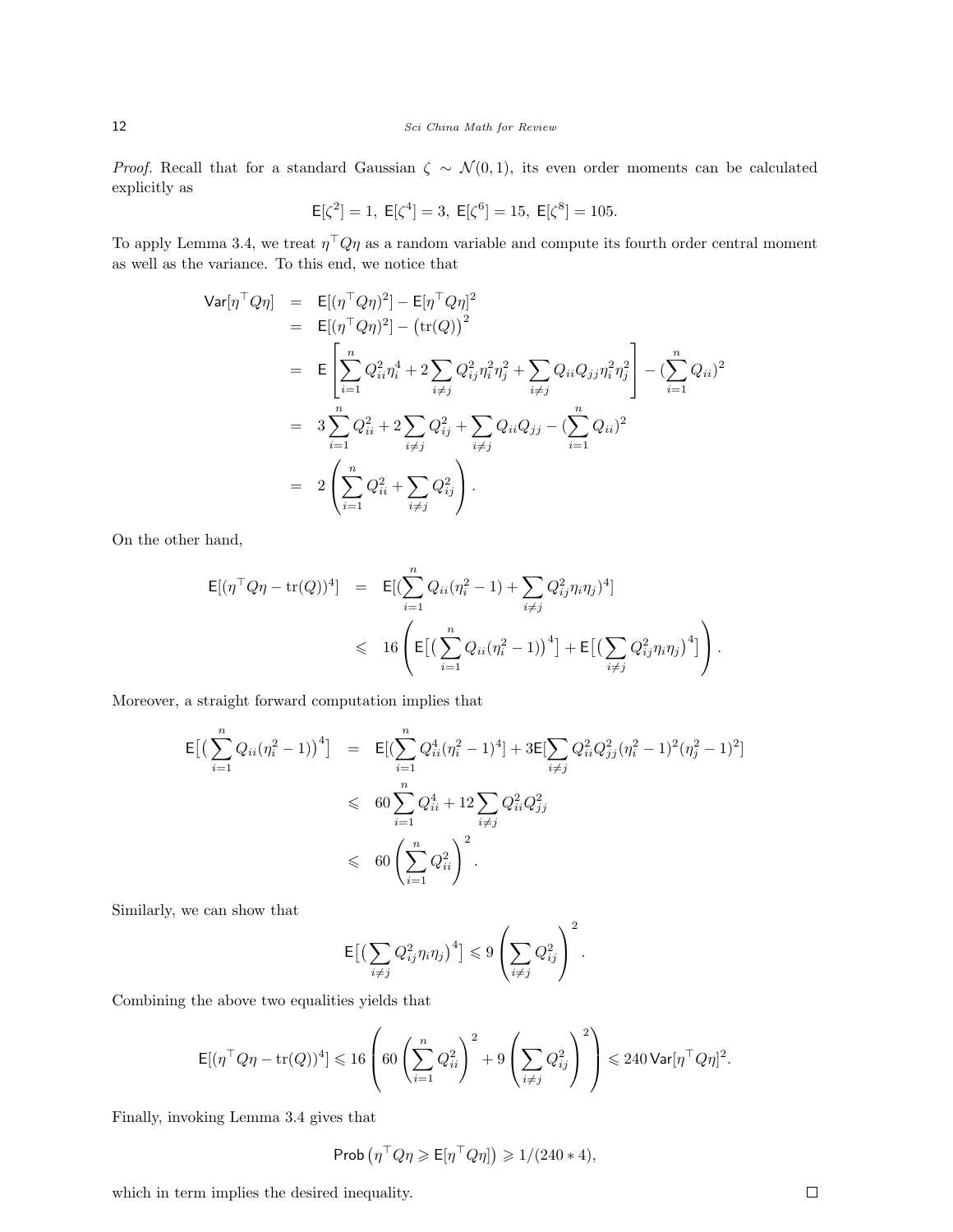When  $\xi$  is drawn from  $\mathcal{N}(0, \hat{X})$ , we can let  $\eta \sim \mathcal{N}(0, I)$  such that  $\xi = X^{*1/2}\eta$ . Then applying Lemma 3.5 with  $Q = X^*$  yields that

$$
\mathrm{Prob}\left(\xi^\top \xi < \mathrm{tr}(X^*)\right) = \mathrm{Prob}\left(\eta^\top \hat{X} \eta < \mathsf{E}[\eta^\top \hat{X} \eta]\right) \leqslant 1 - \theta.
$$

Moreover, we note that  $f(\xi) \geq 0$  and by Markov's inequality

$$
\mathsf{Prob}\left(f(\xi) \geqslant \rho \mathsf{E}[f(\xi)]\right) \leqslant 1/\rho^2.
$$

Therefore, by union bound and letting  $\rho = \sqrt{2/\theta}$ , we have that

$$
\begin{aligned}\n\text{Prob}\left(f(\xi) < \sqrt{2/\theta} \mathsf{E}[f(\xi)], \ \xi^\top \xi \geq \text{tr}(X^*) \geq 1\right) \\
&\geq 1 - \text{Prob}\left(f(\xi) \geq \sqrt{2/\theta} \mathsf{E}[f(\xi)]\right) - \text{Prob}\left(\xi^\top \xi < \text{tr}(X^*)\right) \\
&= 1 - \theta/2 - (1 - \theta) \\
&\geq \theta/2 > 0.\n\end{aligned}
$$

Combining the above discussions leads to the following theorem.

**Theorem 3.6.** Suppose that A is positive definite,  $X^*$  is a solution to (3.12) and random variable  $\xi$  is drawn from  $\mathcal{N}(0, X^*)$ . Construct  $\hat{x} = \xi / ||\xi||_2$ , then we have

$$
\mathrm{Prob}\left(f(\hat{x}) \leqslant 3\sqrt{2/\theta}\; f_{\mathrm{min}}(HQQS)\right) \geqslant \theta/2
$$

with  $\theta := 1/960$ .

As far as we know, the best approximation ratio for quartic polynomial optimization with a single sphere constraint is  $O(n/\ln n)$  in [18,19], and the ratio under consideration is relative ratio. The merit of our approximation scheme is that both approximation ratios obtained by our two algorithms are absolute ones. In particular, the ratio associated with the deterministic algorithm depends on the rank of the optimal solution of  $(3.12)$ . Normally, we only know that dimension n is a trivial upper bound of this rank. However, further information is not available in most cases. On the other hand, the randomized algorithm provides us a constant approximation ratio, which is independent of the problem dimension  $n$ . Moreover, the probability of obtaining a solution with the assured quality is dimensional free as well. To our best knowledge, this is the first constant approximation ratio for polynomial optimization, although this result relies on the special structure of our problem.

#### 3.3 A Feasible Method For Solving the Quadratic SDP Relaxations

Note that (3.12) is a convex quadratic SDP. Many algorithms such as the alternating direction method of multipliers can be applied to solve them. In this subsection, we briefly describe the feasible gradient method proposed in [14].

Suppose that the solution  $\bar{X}$  of (3.12) is rank p. Then  $\bar{X}$  can be decomposed as  $\bar{X} = V^{\top}V$  with  $V = [V_1, \dots, V_n] \in \mathbb{R}^{p \times n}$  according to [14, 24]. Consequently, we convert (3.12) into an equivalent problem

$$
\max_{V = [V_1, \cdots, V_n]} f(V) := \frac{1}{2} \langle A, V^\top V \rangle + \frac{\beta}{2} || \text{diag}(V^\top V) ||_2^2, \text{ s. t. } ||V||_F = 1, \quad i = 1, \cdots, n,
$$
 (3.15)

where diag( $V^{\top}V$ ) is the diagonals of  $V^{\top}V$ . Although (3.15) is again a nonconvex problem, it can be solved by the feasible gradient method in [14]. In fact, it has been a common practice to solve a nonconvex counterpart of the SDP relaxations when their size are huge.

We next briefly introduce the feasible gradient method. Let  $G = \nabla f(V)$  denote the gradient of  $f(V)$ . A simple calculation yields:

$$
G = VA + 2\beta V \text{diag}(v),
$$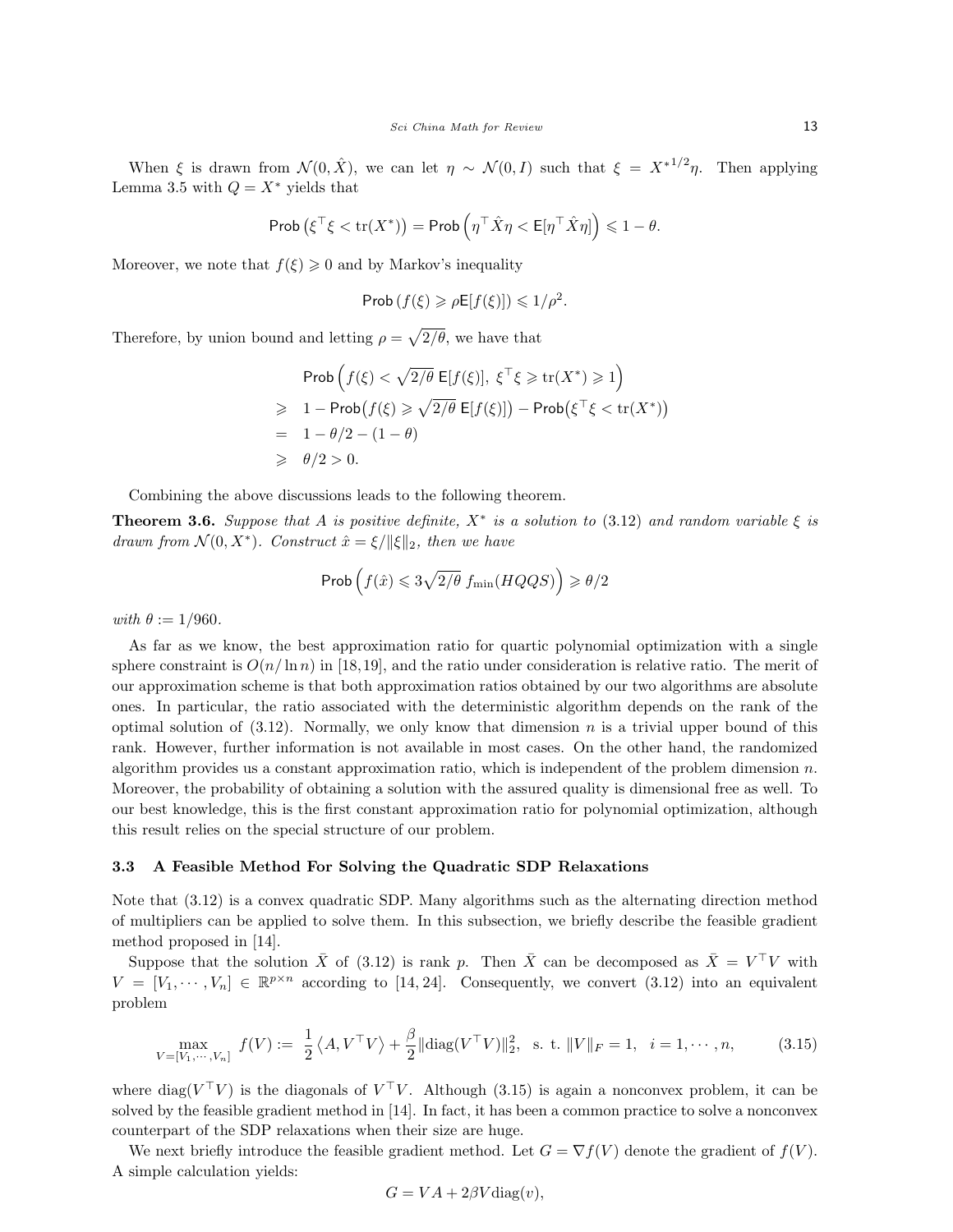where  $v = [\|V_1\|^2, \|V_2\|^2, \cdots, \|V_n\|^2]$  and  $diag(v)$  is the diagonal matrix generated by v. Then the update scheme of the feasible gradient method is

$$
Y(\tau) := V - \tau (GV^{\top} - VG^{\top})(V + Y(\tau)), \tag{3.16}
$$

where  $\tau$  is the step size. The spherical constraint is preserved, i.e.,  $||Y(\tau)||_F = 1$ , for any  $\tau$ . The convergence of the method can be fast when a nonmonotone curvilinear search with the Barzilar-Borwein (BB) step size is used. Starting from an initial point  $V^{(0)}$  and a step size  $\tau^0$  and setting  $C^{(0)} = f(V^{(0)})$ and  $Q^{(0)} = 1$ , the new points are generated iteratively in the form  $V^{(k+1)} := Y^{(k)}(\tau^{(k)})$  with  $\tau^{(k)} = \tau \delta^m$ , where  $\tau$  is a BB step size. Here, m is the smallest nonnegative integer satisfying the descent condition

$$
f(Y^{(k)}(\tau^{(k)})) \leq C^{(k)} - \rho \tau^{(k)} \| (G(V^{(k)})^{\top} - (V^{(k)})^{\top} G) V^{(k)} \|^2,
$$
\n(3.17)

where each reference value  $C^{(k+1)}$  is taken to be the convex combination of  $C^{(k)}$  and  $f(V^{(k+1)})$  as  $C^{(k+1)} = (\eta Q^{(k)} C^{(k)} + f(V^{(k+1)}))/Q^{(k+1)}$  and  $Q^{(k+1)} = \eta Q^{(k)} + 1$ . A outline of the method is described in Algorithm 1.

## Algorithm 1: A feasible gradient method

- 1 Given  $V^{(0)}$ , set  $\tau, \rho, \eta \in (0, 1), k = 0$ .
- 2 while stopping conditions are not met do
- **3** Compute  $V^{(k+1)} \leftarrow Y(\tau \delta^m)$ , where m is the smallest nonnegative integer satisfying the descent condition defined by (3.17).
- 4 Set  $Q^{(k+1)} \leftarrow \eta Q^{(k)} + 1$  and  $C^{(k+1)} \leftarrow (\eta Q^{(k)} C^{(k)} + f(V^{(k+1)}))/Q^{(k+1)}$ .
- 5 Compute a BB step size  $\tau$ .
- 6 | Set  $k \leftarrow k+1$ .

# 4 Numerical Results

In this section, we present numerical results on the semidefinite relaxations on best rank-1 tensor approximation and the BEC problem. All of our numerical experiments are preformed on a workstation with two twelve-core Intel Xeon E5-2697 CPUs and 128GB of memory running Ubuntu 12.04 and MATLAB 2013b.

# 4.1 Verification of the Equivalence between the two SDP Approaches [7] and [8]

In this subsection, we report numerical results on solving the SDP relaxations (2.9) and (2.14) using different algorithms, including an interior point method  $SDPT3<sup>1</sup>$ , the alternating direction method of multipliers (ADMM), the commercial software  $MOSEK<sup>2</sup>$  and a semi-smooth Newton conjugate gradient method SDPNAL3) . For simplicity of presentation, the former SDP relaxation is denoted by NW and the latter is written as JMZ. The default parameters are used in each algorithm. We report the cpu time measured in seconds (, the optimal value of (2.14) denoted by  $\lambda$  and the residual  $\|\mathcal{F} - \lambda \cdot x^{\otimes m}\|$  between the computed solution  $\lambda \cdot x^{\otimes m}$  and the given tensor F. For a given matrix A, its numerical rank is set to be the smallest r such that  $\sigma_{r+1}/\sigma_r < 10^{-6}$ , where  $\sigma_1 \geq \sigma_2 \geq \cdots \geq \sigma_t > 0$  are the singular values of A.

**Example 4.1** (Example 3.4 in [7]). Consider a tensor  $\mathcal{F} \in S^{3^4}$  with entries:

$$
\mathcal{F}_{1111} = 0.2883, \quad \mathcal{F}_{1112} = -0.0031, \quad \mathcal{F}_{1113} = 0.1973, \quad \mathcal{F}_{1122} = -0.2485, \quad \mathcal{F}_{1123} = -0.2939,
$$
\n
$$
\mathcal{F}_{1133} = 0.3847, \quad \mathcal{F}_{1222} = 0.2972, \quad \mathcal{F}_{1223} = 0.1862, \quad \mathcal{F}_{1233} = 0.0919, \quad \mathcal{F}_{1333} = -0.3619,
$$
\n
$$
\mathcal{F}_{2222} = 0.1241, \quad \mathcal{F}_{2223} = -0.3420, \quad \mathcal{F}_{2233} = 0.2127, \quad \mathcal{F}_{2333} = 0.2727, \quad \mathcal{F}_{3333} = -0.3054.
$$

<sup>1)</sup> Downloadable from http://www.math.nus.edu.sg/~mattohkc

<sup>2)</sup> Downloadable from https://www.mosek.com/

 $^{\rm 3)}$ Downloadable from  ${\tt http://www.math.nus.edu.sg/~mattohkc}$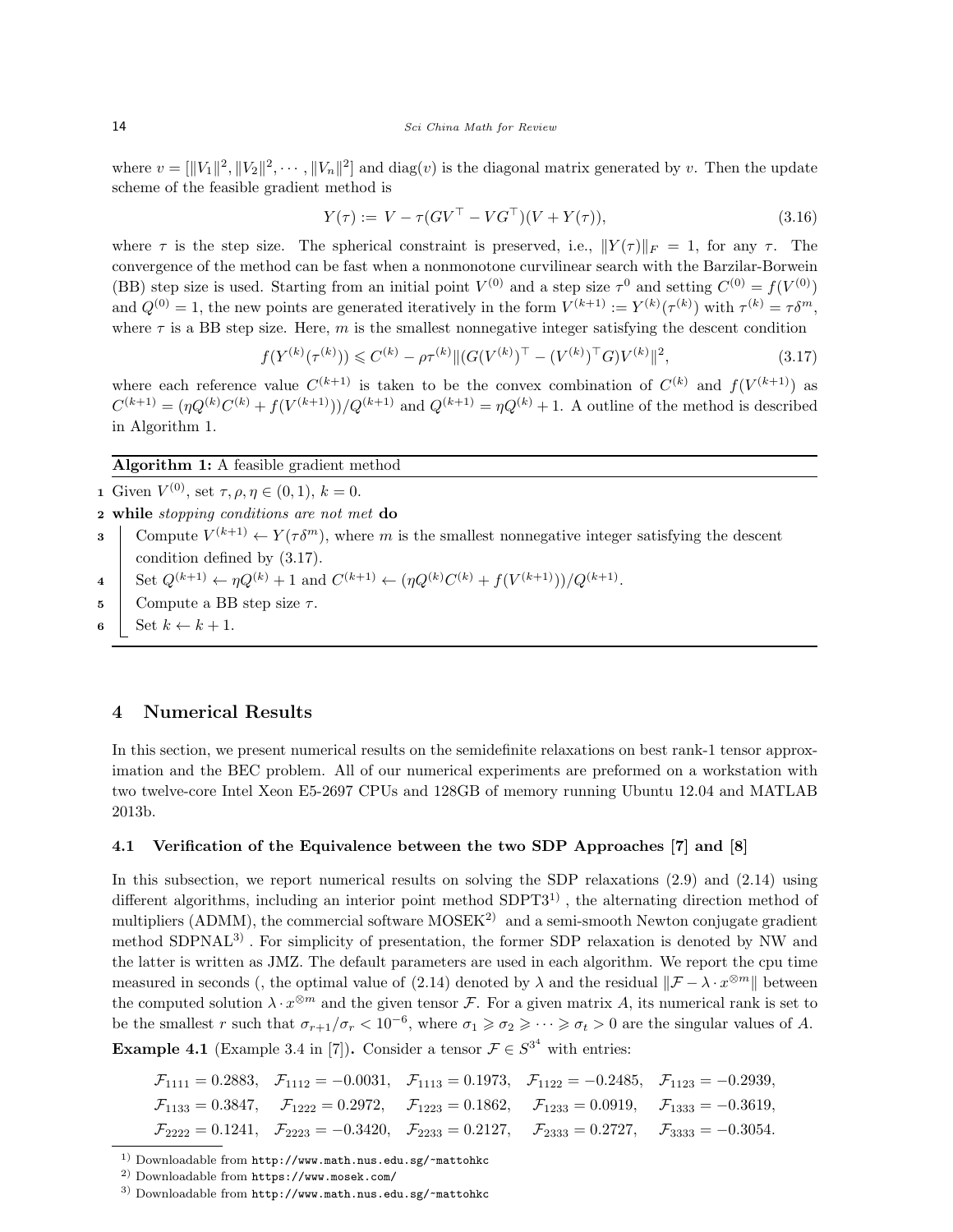We use SDPNAL to solve both SDPs NW and JMZ. They yield the same best rank-1 approximations of F with  $\lambda = -1.0954$  and 1.9683 as defined in [7].

**Example 4.2** (Example 3.6 in [7]). Consider a tensor  $\mathcal{F} \in S^{n^4}$  with entries:

$$
\mathcal{F}_{i_1\cdots i_4} = \arctan\left((-1)^{i_1} \frac{i_1}{n}\right) + \cdots + \arctan\left((-1)^{i_4} \frac{i_4}{n}\right)
$$

by varying the values of n from 10 to 30. We use SDPNAL to solve both SDPs NW and JMZ. They return rank one solutions which are the best rank-1 approximation. A summary of numerical results are presented in Table 1. This table shows that NW is more efficient because its problem size is smaller.

| $\,n$ |         | time     |             |             | residual |          |  |
|-------|---------|----------|-------------|-------------|----------|----------|--|
|       | NW      | JMZ      | NW          | JMZ         | NW       | JMZ      |  |
| 10    | 1.8920  | 2.1132   | 77.0689     | 77.0689     | 72.8350  | 72.8350  |  |
| 15    | 5.0124  | 8.0642   | $-165.0695$ | $-165.0695$ | 164.6400 | 164.6400 |  |
| 20    | 14.8892 | 28.3321  | 282.9708    | 282.9708    | 295.9706 | 295.9706 |  |
| 25    | 7.2067  | 195.8824 | $-435.3512$ | $-435.3512$ | 463.0760 | 463.0760 |  |
| 30    | 14.4721 | 574.4781 | 617.5361    | 617.5361    | 669.7284 | 669.7284 |  |

Table 1 Computational results on tensor  $\mathcal{F}_{i_1\cdots i_4} = \arctan\left((-1)^{i_1}\frac{i_1}{n}\right) + \cdots + \arctan\left((-1)^{i_4}\frac{i_4}{n}\right)$ 

**Example 4.3** (Example 3.10 in [7]). Consider a tensor  $\mathcal{F} \in S^{n^4}$  with entries:

$$
\mathcal{F}_{i_1\cdots i_4} = \sin(i_1 + \cdots + i_4)
$$

by varying n from 10 to 30. We still apply SDPNAL to solve both SDPs. All the returned matrices are rank one. The detailed numerical results are reported in Table 2. This table again shows that NW is more efficient because its problem size is smaller.

| $\boldsymbol{n}$ | time    |          |             |             | residual |          |  |
|------------------|---------|----------|-------------|-------------|----------|----------|--|
|                  | NW      | JMZ      | NW          | JMZ         | NW       | JMZ      |  |
| 10               | 0.7699  | 1.0121   | $-27.2654$  | $-27.2654$  | 65.2419  | 65.2419  |  |
| 15               | 4.9850  | 8.4545   | 61.4169     | 61.4169     | 146.7665 | 146.7665 |  |
| 25               | 10.1289 | 72.0134  | 158.2156    | 158.2155    | 412.6504 | 412.6504 |  |
| 30               | 38.1121 | 254.3728 | $-241.6526$ | $-241.6526$ | 588.7309 | 588.7309 |  |

Table 2 Computational results on tensor  $\mathcal{F}_{i_1\cdots i_4} = \sin(i_1 + \cdots + i_4)$ 

**Example 4.4.** We generate five random examples for  $n = 10$  and 12 similar to [8]. The performance from different solvers SDPT3, ADMM, MOSEK and SDPNAL are reported in Table 3. We can see that SDPNAL is the most efficient solver.

## 4.2 Numerical comparisons on the BEC Problem

In this subsection, we present numerical results on one dimensional BEC problems [15].

**Example 4.5.** Consider a BEC problem with  $d = 1, V(x) = \frac{1}{2}x^2$  and  $\beta = 400$ . The problems are discretized by the finite difference scheme on a domain  $U = (-16, 16)$  with different mesh sizes  $h =$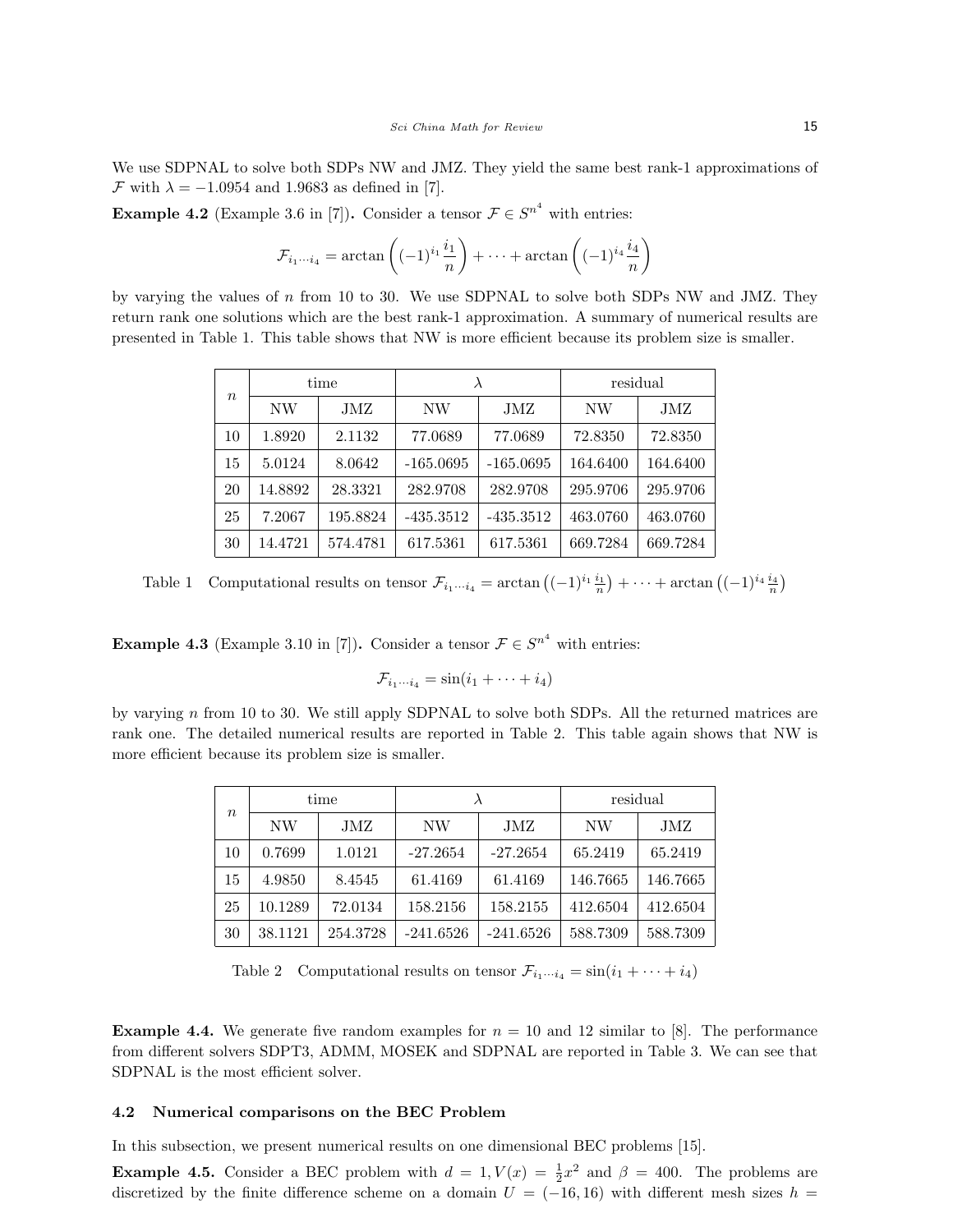16 Sci China Math for Review

| Instance           |         |         | time         |                    | $\lambda$ |             |              |               |  |
|--------------------|---------|---------|--------------|--------------------|-----------|-------------|--------------|---------------|--|
|                    | SDPT3   | ADMM    | <b>MOSEK</b> | SDPNAL             | SDPT3     | <b>ADMM</b> | <b>MOSEK</b> | <b>SDPNAL</b> |  |
| Dimension $n = 10$ |         |         |              |                    |           |             |              |               |  |
| $\mathbf{1}$       | 18.3108 | 5.4023  | 20.2667      | 1.9938             | 4.8708    | 4.8708      | 4.8708       | 4.8708        |  |
| $\overline{2}$     | 18.7813 | 5.0224  | 18.3224      | 1.4156             | 4.4324    | 4.4324      | 4.4324       | 4.4324        |  |
| 3                  | 23.2172 | 10.7752 | 19.9949      | 1.9375             | 4.6236    | 4.6237      | 4.6237       | 4.6236        |  |
| $\overline{4}$     | 14.0992 | 10.8524 | 21.6577      | 1.8614             | 4.6507    | 4.6508      | 4.6507       | 4.6507        |  |
| $\bf 5$            | 15.8869 | 13.0126 | 18.8525      | 1.9756             | 4.5414    | 4.5414      | 4.5414       | 4.5414        |  |
|                    |         |         |              | Dimension $n = 12$ |           |             |              |               |  |
| $\mathbf{1}$       | 97.8172 | 10.3173 | 75.3220      | 2.1984             | 5.2555    | 5.2556      | 5.2556       | 5.2556        |  |
| $\overline{2}$     | 80.2766 | 10.7515 | 86.9155      | 2.7042             | 4.7151    | 4.7151      | 4.7151       | 4.7151        |  |
| 3                  | 79.8950 | 10.9313 | 86.0055      | 1.8049             | 5.4132    | 5.4132      | 5.4132       | 5.4132        |  |
| $\overline{4}$     | 69.6030 | 12.3825 | 82.8964      | 1.9321             | 5.5616    | 5.5615      | 5.5615       | 5.5615        |  |
| $\overline{5}$     | 69.2047 | 13.0897 | 81.4128      | 2.3453             | 5.6417    | 5.6417      | 5.6417       | 5.6417        |  |

Table 3 Comparisons between different algorithms

 $2, 1, \frac{1}{2}, \frac{1}{4}, \frac{1}{6}, \frac{1}{8}$ . We first compare solving these problems as the best rank-1 tensor approximation. A summary of numerical results are presented in Table 4.

We next use the regularized Newton method in [15], denoted by RN, to solve the original BEC problem and the feasible gradient method with default parameters to solve the quadratic SDP (3.12). The deterministic and randomized versions are denoted by SDR1 and SDR2, respectively. We report the cpu time measured in seconds, the objective function value corresponding to the original BEC problem denoted by λ, the rank of the SDR1 and SDR2 solutions and the ratio is between λ and the best objective function value for SDR1 and SDR2. Since SDR2 is a randomized algorithm, we repeat 50 random examples and report the best  $\lambda$  but present the maximum, mean and minimum of the ratios. The numerical results are reported in Table 5.

From the Table 5, we can see that the objective function value obtained by SDR1 is almost the same as RN. The ratios of SDR2 show that the best objective function values do not exceed the  $\sqrt{(2/\theta)}$  times of the function value of SDR2. Although the computational costs of SDR1 and SDR2 are more expensive than that of RN, they can provide certain theoretical guarantee on the solution qualities.

**Example 4.6.** Consider a BEC problem with  $d = 1$ ,  $V(x) = \frac{1}{2}x^2 + 25\sin^2(\frac{\pi x}{4})$  and  $\beta = 250$ . We discretize the problem by the finite difference scheme on a domain  $U = (-16, 16)$  with different mesh sizes  $h = 2, 1, \frac{1}{2}, \frac{1}{4}, \frac{1}{6}, \frac{1}{8}$ . A summary of numerical results of the best rank-1 tensor approximation is presented in Table 6. The computational results for the case  $h = 1$  are not reported because SDPNAL encountered into numerical troubles and it did not solve the SDP generated by NW accurately. The comparison between RN, SDR1 and SDR2 are shown in Table 7.

# Conclusions

Minimizing a polynomial function over a single sphere is an important but challenging problem. In this paper, we first compare recent two SDP relaxations in [7] and [8] for computing the best rank-one tensor approximation. Although the appearance of these two SDP relaxations look quite different, they are essentially equivalent. We then consider a specific example arising from Bose-Einstein condensates, whose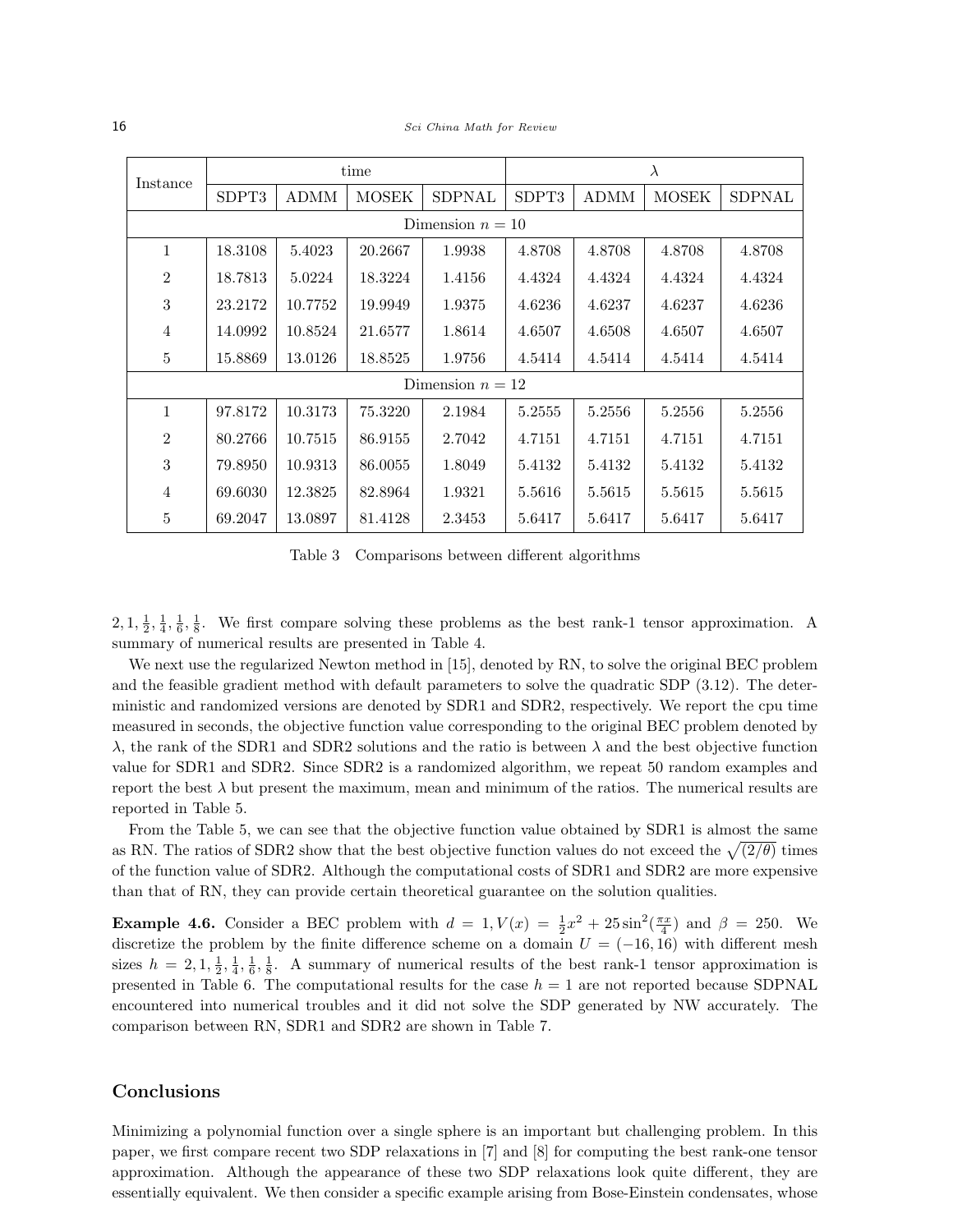| h              |          | time      |           |         |  |
|----------------|----------|-----------|-----------|---------|--|
|                | NW       | JMZ       | <b>NW</b> | JMZ     |  |
| $\overline{2}$ | 5.5782   | 22.3343   | 21.3773   | 21.3773 |  |
| 1              | 110.7321 | 1483.9856 | 21.3592   | 21.3592 |  |
| 1/2            |          |           |           |         |  |
| 1/4            |          |           |           |         |  |
| 1/6            |          |           |           |         |  |
|                |          |           |           |         |  |

Table 4. Computational results on Example 4.5. "—" means that the computational time is more than 30 minutes.

| $\boldsymbol{h}$ | time   |        |        | $\lambda$ |                  |         | rank (ratio)     |                            |  |
|------------------|--------|--------|--------|-----------|------------------|---------|------------------|----------------------------|--|
|                  | RN     | SDR1   | SDR2   | RN        | SDR <sub>1</sub> | SDR2    | SDR <sub>1</sub> | SDR <sub>2</sub>           |  |
| $\overline{2}$   | 0.0070 | 0.0702 | 0.0736 | 21.3773   | 21.5434          | 22.5696 | 5(1.0077)        | 5(18.3641, 4.9596, 1.0558) |  |
| 1                | 0.0105 | 0.0864 | 0.0860 | 21.3592   | 21.3896          | 21.5076 | 5(1.0014)        | 5(43.2324, 5.9762, 1.0069) |  |
| 1/2              | 0.0115 | 0.1704 | 0.1895 | 21.3598   | 21.3858          | 21.7901 | 5(1.0012)        | 5(22.6133, 4.8358, 1.0201) |  |
| 1/4              | 0.0120 | 0.1029 | 0.1876 | 21.3600   | 21.3886          | 21.5701 | 5(1.0013)        | 5(35.6182, 5.8311, 1.0098) |  |
| 1/6              | 0.0148 | 0.1963 | 0.2083 | 21.3600   | 21.3952          | 21.7423 | 5(1.0016)        | 5(21.3470, 4.6358, 1.0179) |  |
| 1/8              | 0.0181 | 0.4024 | 0.6933 | 21.3601   | 21.3786          | 21.4868 | 5(1.0009)        | 5(41.1597, 6.3262, 1.0059) |  |

Table 5 Computational results of RN and quadratic SDPs on Example 4.5

objective function is a summation of a quadratic and quartic function. Since the two SDP relaxations for the best rank-1 tensor approximation usually are not suitable due to the large SDP matrix dimension, we propose a much smaller quadratic SDP relaxation. Then both deterministic and randomized rounding procedures are developed and approximation ratios between function values at the global minimum and the solution constructed from rounding procedures are provided. Although the computational costs of the SDP relaxations are usually more expensive, they can provide us a better understanding on finding the global optimal solutions.

#### References

- 1 P.-A. Absil, R. Mahony, and R. Sepulchre, Optimization algorithms on matrix manifolds, Princeton University Press, Princeton, NJ, 2008.
- 2 W. Bao, I.L. Chern, and Y. Zhang, Efficient numerical methods for computing ground states of spin-1 Bose-Einstein condensates based on their characterizations, J. Comput. Phys., 253 (2013), pp. 189–208.
- 3 W. Bao and H. Wang, A mass and magnetization conservative and energy-diminishing numerical method for computing ground state of spin-1 Bose-Einstein condensates, SIAM J. Numer. Anal., 45 (2007), pp. 2177–2200.
- 4 W. Bao and H. Wang, Ground states and dynamics of spin-orbit-coupled Bose-Einstein condensates, SIAM J. Appl. Math., 75 (2015), pp. 492-517.
- 5 W. Bao, Y. Cai and H. Wang, Efficient numerical methods for computing ground states and dynamics of dipolar Bose-Einstein condensates, J. Comput. Phys., 229 (2010), pp. 7874-7892.
- 6 I. Danaila and P. Kazemi, A new Sobolev gradient method for direct minimization of the Gross-Pitaevskii energy with rotation, SIAM J. Sci. Comput., 32 (2010), pp. 2447-2467.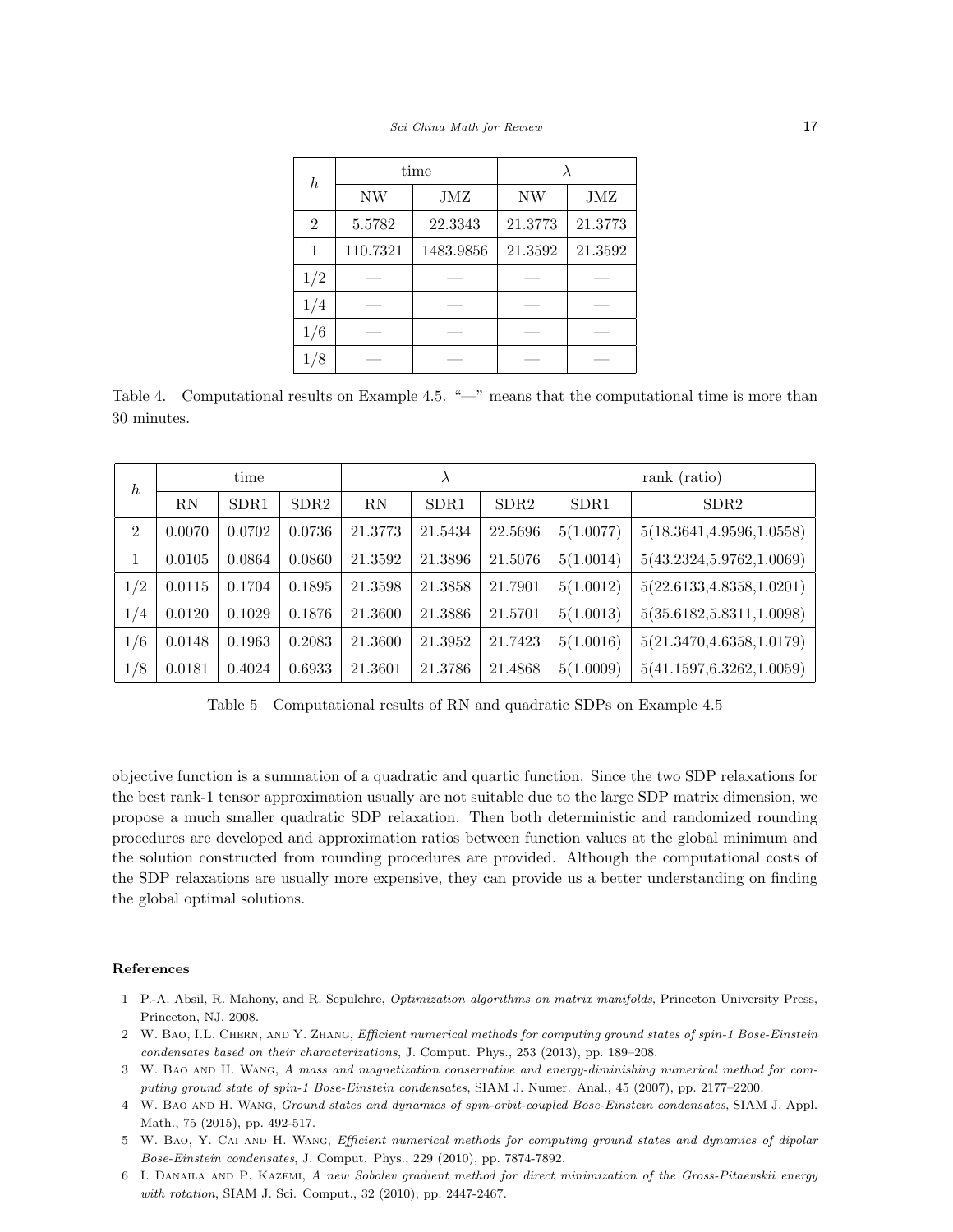| $\boldsymbol{h}$ |        | time    |         |         |  |
|------------------|--------|---------|---------|---------|--|
|                  | NW     | JMZ     | NW      | JMZ     |  |
| $\overline{2}$   | 5.0423 | 26.0845 | 23.8977 | 23.8976 |  |
| 1/2              |        |         |         |         |  |
| 1/4              |        |         |         |         |  |
| 1/6              |        |         |         |         |  |
|                  |        |         |         |         |  |

Table 6. Computational results on Example 4.6. "—" means that the computational time is more than 30 minutes.

| $\boldsymbol{h}$ | time   |                  |        | $\lambda$ |                  |         | rank (ratio)     |                            |  |
|------------------|--------|------------------|--------|-----------|------------------|---------|------------------|----------------------------|--|
|                  | RN     | SDR <sub>1</sub> | SDR2   | RN        | SDR <sub>1</sub> | SDR2    | SDR <sub>1</sub> | SDR <sub>2</sub>           |  |
| $\overline{2}$   | 0.0220 | 0.0792           | 0.0816 | 23.8977   | 24.3978          | 24.7984 | 5(1.0209)        | 5(37.0336, 6.0068, 1.0377) |  |
|                  | 0.0283 | 0.0829           | 0.0869 | 26.0573   | 26.0932          | 27.3979 | 5(1.0014)        | 5(10.6342, 3.0240, 1.0514) |  |
| 1/2              | 0.2025 | 0.0747           | 0.1614 | 26.0755   | 26.0865          | 26.4186 | 5(1.0004)        | 5(21.2076, 5.3864, 1.0132) |  |
| 1/4              | 0.1523 | 0.0826           | 0.4497 | 26.0818   | 26.1140          | 26.9123 | 5(1.0012)        | 5(50.9194, 4.9634, 1.0318) |  |
| 1/6              | 0.0418 | 0.0945           | 0.2976 | 26.0830   | 26.1078          | 26.6175 | 5(1.0009)        | 5(16.3740, 3.96301.0215)   |  |
| 1/8              | 0.0523 | 0.1047           | 0.3095 | 26.0834   | 26.1119          | 27.8197 | 5(1.0011)        | 5(35.7704, 6.1598, 1.0666) |  |

Table 7 Computational results of RN and quadratic SDPs on Example 4.6

- 7 J. Nie, L. Wang, Semidefinite relaxations for best rank-1 tensor approximations. SIAM J. Matrix Anal. Appl., 35 (2014), pp. 1155-1179.
- 8 B. Jiang, S. Ma, S. Zhang, Tensor principal component analysis via convex optimization. Math. Program. Ser. A. 150 (2015), pp. 423-457.
- 9 DE LATHAUWER L, DE MOOR B, VANDEWALLE J, On the best rank-1 and rank- $(r_1, r_2, \dots, r_n)$  approximation of higherorder tensors. SIAM J. Matrix Anal. Appl., 21 (2000), pp. 1324-1342.
- 10 X. Zhang, C. Ling, L. Qi, The best rank-1 approximation of a symmetric tensor and related spherical optimization problems. SIAM J. Matrix Anal. Appl., 33 (2012), pp. 806-821.
- 11 W. Bar, and F. Dittrich, Useful formula for moment computation of normal random variables with nonzero means, Automatic Control, IEEE Transactions on, 16 (1971), pp. 263-265.
- 12 Z-Q. Luo, N.D. Sidiropoulos, P. Tseng, and S. Zhang, Approximation bounds for quadratic optimization with homogeneous quadratic constraints, SIAM J. Optim, 18 (2007), pp. 1-28,
- 13 J.F. Sturm and S. Zhang, On Cones of Nonnegative Quadratic Functions, Math. Oper. Res., 28 (2003), pp. 246-267,
- 14 Z. Wen and W. Yin, A feasible method for optimization with orthogonality constraints, Math. Program. Ser. A., 142 (2013), pp. 397-434.
- 15 X. Wu, Z. Wen and W. Bao, A Regularized Newton Method for Computing Ground States of Bose-Einstein condensates, arXiv preprint arXiv:1504.02891, 2015.
- 16 E. Kofidis and P. Regalia, On the best rank-1 approximation of higher-order supersymmetric tensors. SIAM J. Matrix Anal. Appl., 23 (2002), pp. 863-884.
- 17 S. Hu, Z. H. Huang and L. Qi, Finding the extreme Z-eigenvalues of tensors via a sequential semidefinite programming method. Numer. Linear Algebra Appl., 20 (2013), pp. 972-984.
- 18 Anthony M.-C. So, Deterministic approximation algorithms for sphere constrained homogeneous polynomial optimization problems, Math. Program. Ser. B, 129 (2011), pp. 357-382.
- 19 S. He, B. Jiang, Z. Li and S. Zhang, Probability Bounds for Polynomial Functions in Random Variables, Math. Oper. Res., 39 (2014), 889-907.